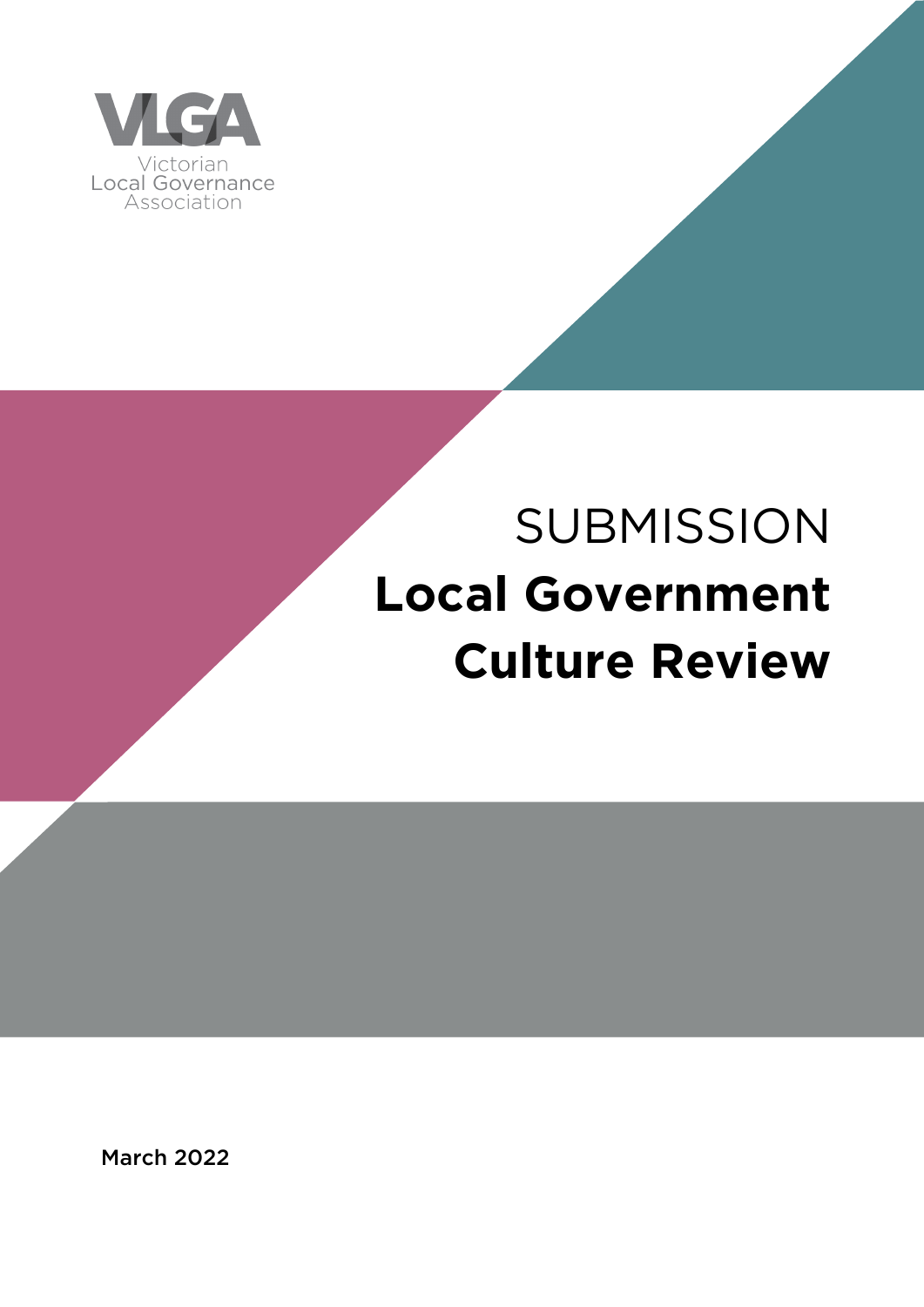

# **Contents**

| Introduction                                          | $\overline{\mathbf{2}}$ |
|-------------------------------------------------------|-------------------------|
| Context                                               | $\overline{2}$          |
| • Local government as legislated authority            | 3                       |
| • Fitness for purpose                                 | $\overline{4}$          |
| • The political advocacy / good governance tension    | 5                       |
| <b>Discussion Paper Questions &amp; Response</b>      | $\overline{z}$          |
| • Leadership experience and capability                | $\overline{7}$          |
| ○ Supporting leadership competencies and capabilities | $\overline{7}$          |
| <b>Question 1</b>                                     | $\overline{7}$          |
| • Question 2                                          | 8                       |
| <b>Question 3</b>                                     | 11                      |
| Question 4                                            | 12                      |
| • Councillor Journey                                  | 13                      |
| • Training and professional development               | 13                      |
| Question 5                                            | 13<br>14                |
| Question 6                                            | 15                      |
| • Social media<br>Question 7                          | 15                      |
| Question 8                                            | 15                      |
| • Early intervention and effective dispute resolution | 16                      |
| ◦ Early intervention                                  | 16                      |
| Question 9                                            | 16                      |
| Question 10                                           | 17                      |
| · Dispute resolution                                  | 17                      |
| Question 11                                           | 17                      |
| Question 12                                           | 17                      |
|                                                       |                         |
| <b>Supplementary Comments</b>                         | 23                      |
| Conclusion                                            | 27                      |
| Acknowledgements                                      | 28                      |

The VLGA is an independent governance organisation supporting councils and councillors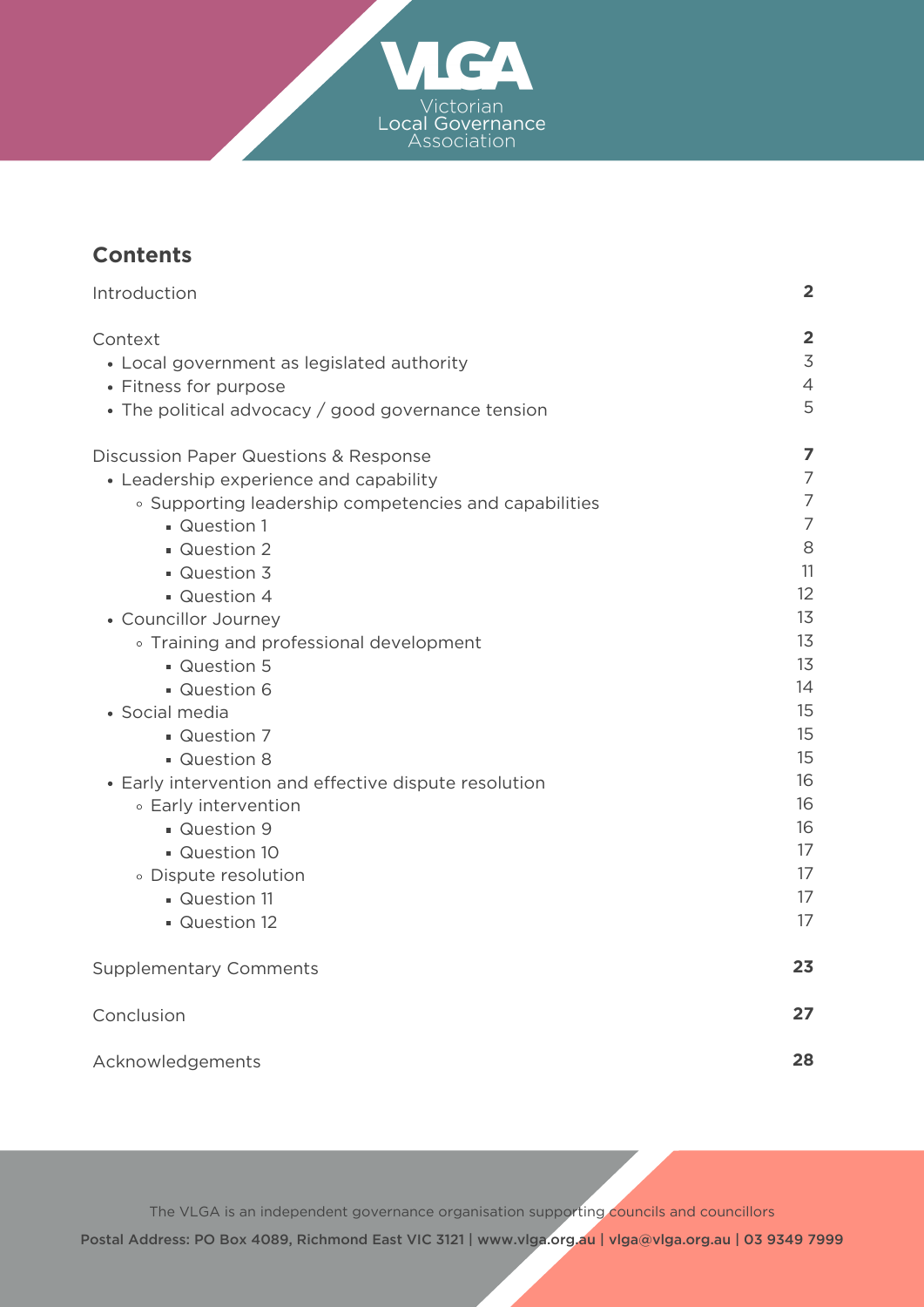

The VLGA welcomes the Local Government Culture Review ('the Review') and thanks you for the opportunity to make a submission to this Review.

To frame our comments, the VLGA submits that organisational culture is vitally important to organisational outcomes and sustainability, but extraordinarily difficult to compartmentalize or to define. By its nature, culture is a combination of the norms of behaviour evident in an organisation. It therefore needs to be looked at in the light of context and those patterns of behaviour.

Culture is not necessarily 'one' problem or opportunity to address. It is often the combination of a range of smaller issues that have led to observed patterns and norms of behaviour, albeit, the context or system in which an organisation operates may also influence behaviourial pattern which is evidenced by common themes across the sector.

To a large extent, the VLGA has approached our submission on the assumption that any initiatives that may arise would need to be set within the current policy framework that recognises local government as a democratic institution and respects the role of councillors as representatives of their constituents – unless of course there is an appetite to explore reconstituting this level of government. However, the VLGA has also made recommendations within our submission that do touch on potential systemic change should such an appetite exist.

# **Context**

Prior to responding to the set Questions, the VLGA wishes to comment on some aspects of the context within which councils operate. The Review, including the set Questions asked of submitters, appears to be based on the premise that the observed failings in local government leadership, accountability and respectful relationships can be addressed through 'intra-organisational' remedies. These could include more rigorous codes of conduct, improved governance protocols and independent monitoring of behaviour and standards.

There is always a need to improve organisational performance on these matters. This said, structural forces provide a particularly relevant context and, the VLGA submits, could be addressed to positively impact local government culture.

The VLGA is an independent governance organisation supporting councils and councillors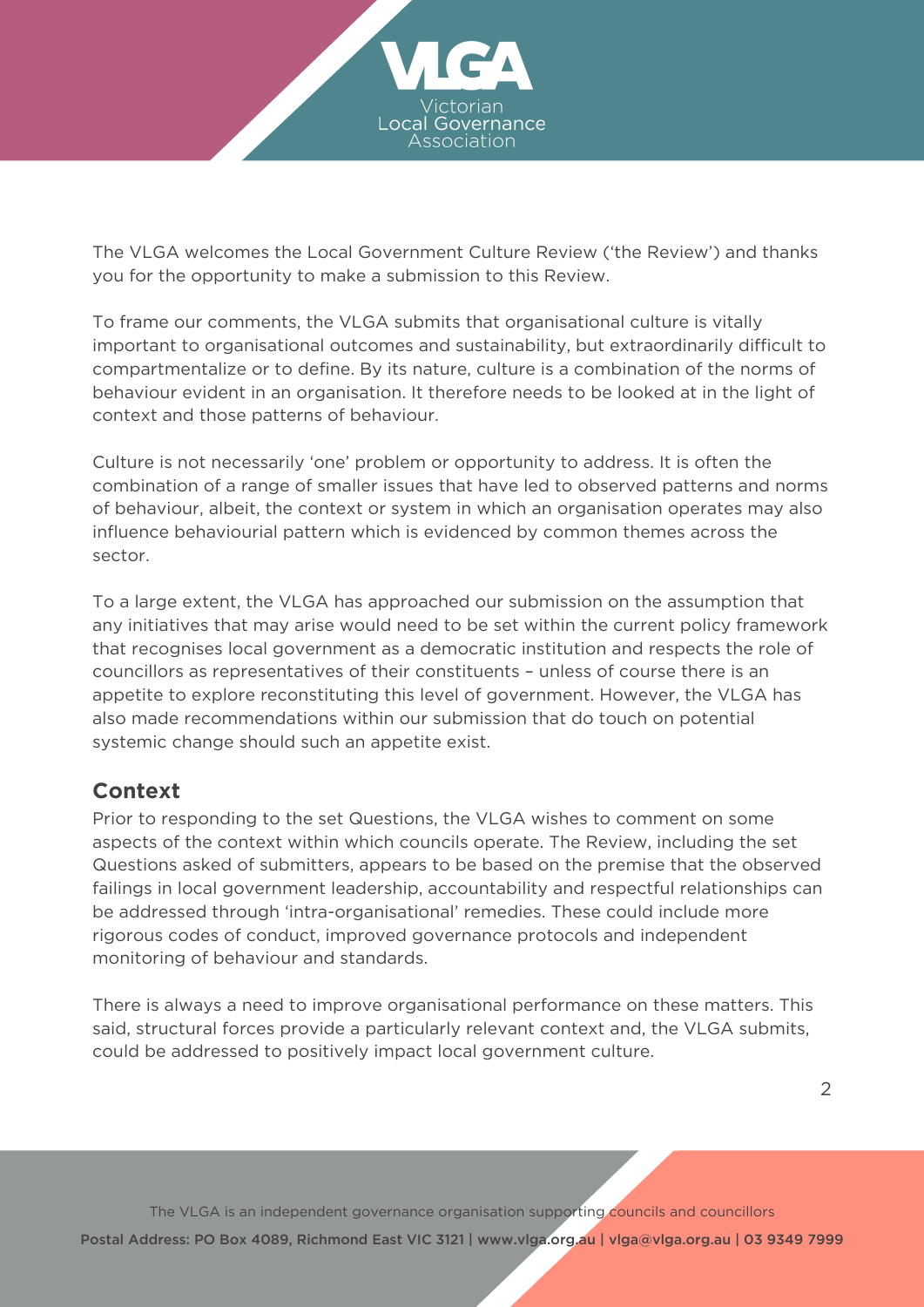

#### LEGISLATED AUTHORITY

There are widely differing perspectives on the nature of local government. Constitutionally and legislatively Victorian local government is to provide local democracy. Section 1 of Victoria's 2020 LG Act is highly valued by the sector:

*The purpose of this Act is to give effect to section 74A (1) of the Constitution Act 1975 which provides that local government is a distinct and essential tier of government consisting of democratically elected councils having the functions and powers that the Parliament considers are necessary to ensure the peace, order and good government of each municipal district.*

Moreover, section 4(b) goes on to say: *Councils are constituted as representative bodies that are accountable, transparent, collaborative, efficient and engaged with their communities.*

These are laudable statements and seem to imply that local government, as a "distinct and essential tier of government", will be afforded the respect of an 'adult to adult' relationship with state government.

Sadly that dynamic is not always evident and there are numerous recent examples of local government receiving last minute advice of major government announcements without the courtesy of meaningful prior consultation and inconsistent with the principles outlined in the Victorian State Local [Government](https://www.localgovernment.vic.gov.au/our-partnerships/victorian-state-local-government-agreement) Agreement.

Excessive state government regulation and control diminishes the standing of councils. The VLGA submits that the related sense of powerlessness is one of the underlying drivers of deteriorating culture in local government.

As knock-on effects, local government is treated less seriously by the community than it should be; not only is this a disincentive to the attraction and retention of some high caliber councillors, but there also emerges a mismatch between citizen expectations and capacity to deliver, resulting in a decline in community trust and engagement in citizenry.

The VLGA is an independent governance organisation supporting councils and councillors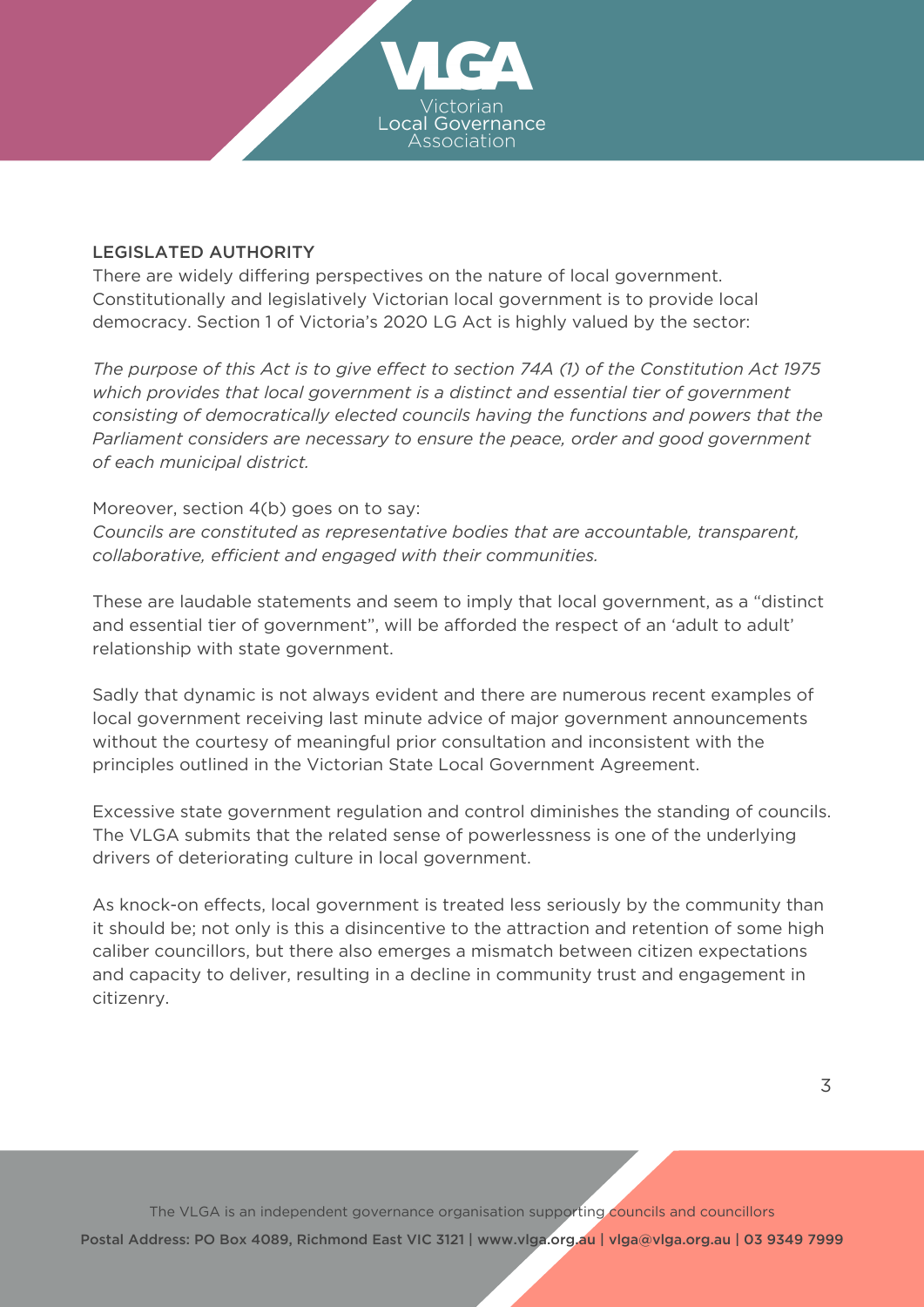

#### FITNESS FOR PURPOSE

It is worthwhile to question whether local government in Victoria is institutionally equipped to meaningfully engage its citizens across issues ranging from highly localised service and infrastructure issues which involve limited financial consequences, through to highly strategic and impactful elements of the Strategic Planning and Reporting Framework.

Most councils, to the extent that they are able to influence capacity are, the VLGA believes, internally resourced as well as they are able. However, the effectiveness of citizen engagement will be compromised to a greater or lesser extent when the issues at hand rise to the district or municipal scale and where alternative futures may be contemplated with a spectrum of fiscal trade-offs.

When citizens are engaged by a government institution (i.e., a council) on any matter of public policy, they might reasonably expect that:

- 1. The council has an appropriate democratic mandate; that is, the authority of the officers or agency undertaking the engagement flows from a duly elected council or Mayor
- 2. The institution has the legislated competency to act on the outcomes from the engagement; that is, it has the appropriate decision-making powers over the relevant regulations, programs and infrastructures in question, and
- The institution has sufficient fiscal autonomy to act on the outcomes of the 3. engagement.

Whilst one might presume that:

- 1. above is typically met (except for councils in administration)
- 2. is substantially met, save to the extent that community members might consider themselves 'unheard' following a consultation; and
- 3. is under increasing pressure due to rate capping and other financial limitations, noting that erosion of (3) will also adversely affect (2).

Where these expectations are not met, the consequence is that citizens interact with local government in a less conscientious way.

4

The VLGA is an independent governance organisation supporting councils and councillors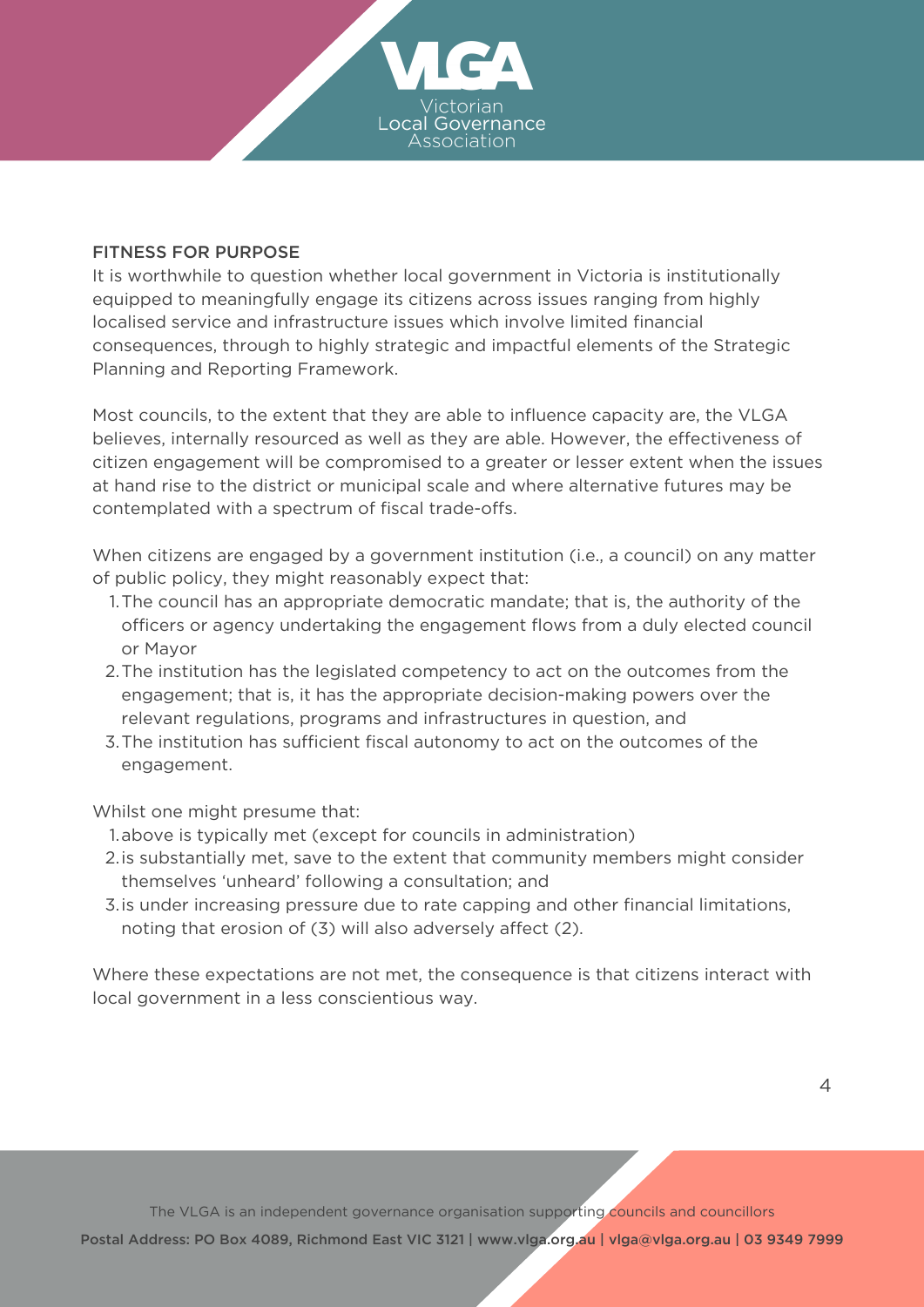

The VLGA submits that the mismatch is getting worse and that these circumstances are likely to make it difficult for councils to live up to the community engagement principles set out in the Local Government Act 2020.

If culture in local government is to be improved, the sector must first be trusted and empowered (including financially) to fulfil its essential mandate.

## THE POLITICAL ADVOCACY / GOOD GOVERNANCE TENSION

Councillors are typically elected by, and seek to represent, an identifiable constituency. This could be a geographic area and/or one or more special interest groups across the municipal district. Councillors are elected under a universal adult franchise as prescribed in the Local Government Act 2020 and by compulsory voting.

Those factors contribute to the way councillors see themselves, their role, their priorities, and their prerogatives – as elected politicians (representatives) just like state and federal MPs, which some councillors aspire to become.

However, there is an inherent tension between that political persona as framed above and the 'Board-type' role referred to in the Terms of Reference. Councils are bodies of elected representatives, often with widely differing constituencies and world views, and sometimes with party-political groupings, that meet in public and are required to make the great majority of their decisions in open session. That could not be further from what is commonly understood as a board of directors.

But nor are councils 'parliaments', because they have:

- relatively few members;
- an absence of party discipline,
- no 'professional' speaker with summary powers to enforce order,
- no formalised government and opposition, and
- no executive ministry to guide proceedings and advance decisions made after careful consideration in private cabinet meetings.

A further complication arises where there is a real or implied tension for councillors elected on the basis of a stated advocacy position to 'switch' following election and govern for the whole municipality.

The VLGA is an independent governance organisation supporting councils and councillors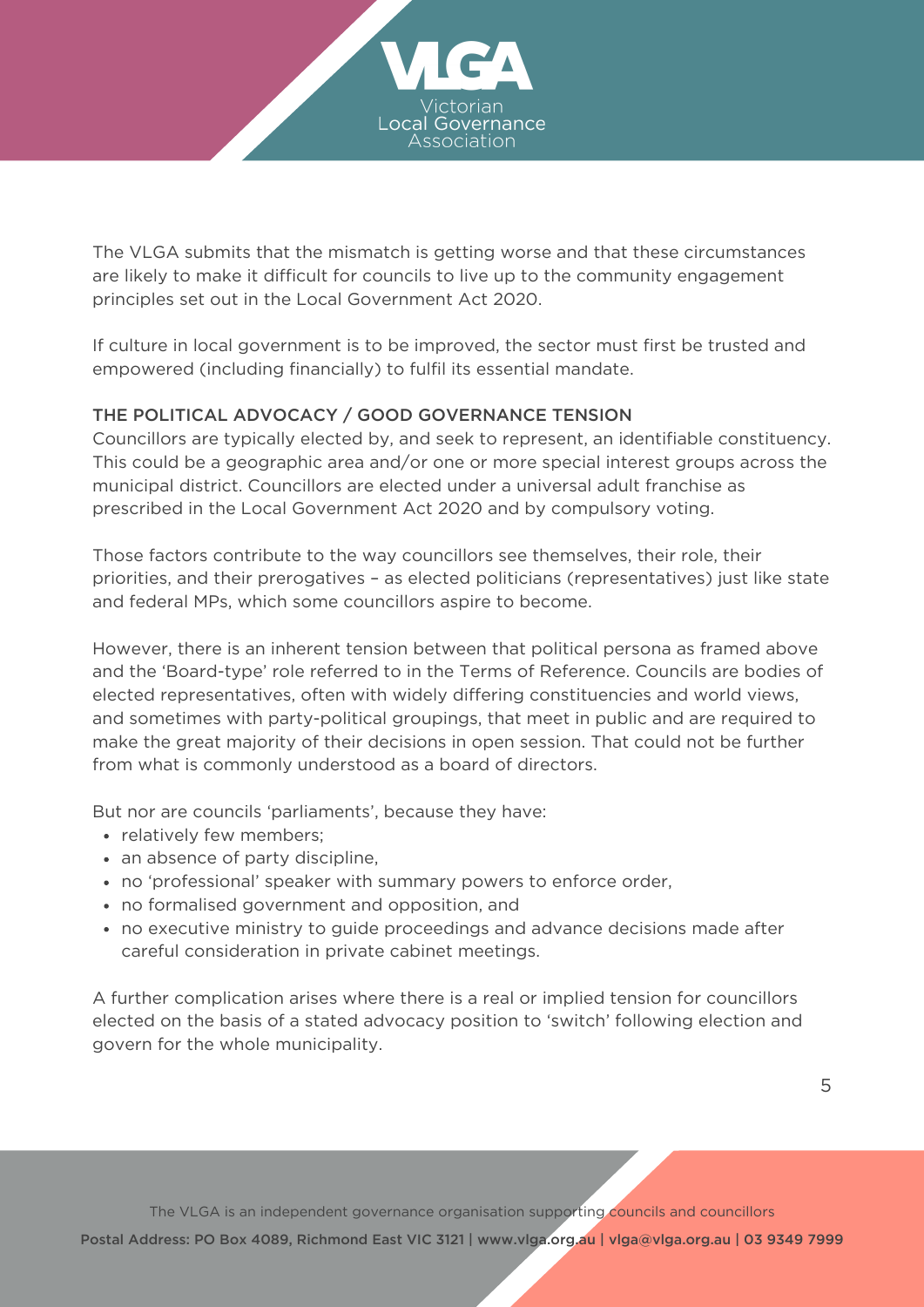

The above combine to raise an important question regarding the way forward.

• Is it reasonable or possible (without completely overhauling the current system and framework of local government – i.e., allow for it to become purely a service delivery arm of the state and federal governments) for councillors to put aside the political element of the councillor role and act purely as a member of a Council / Board?

OR

• Should the political element be acknowledged, and steps taken, wherever possible, to introduce remedies that will support to councillors to meet local and state standards of conduct as well as good governance standards?

The VLGA would subscribe to the latter view.

The VLGA is an independent governance organisation supporting councils and councillors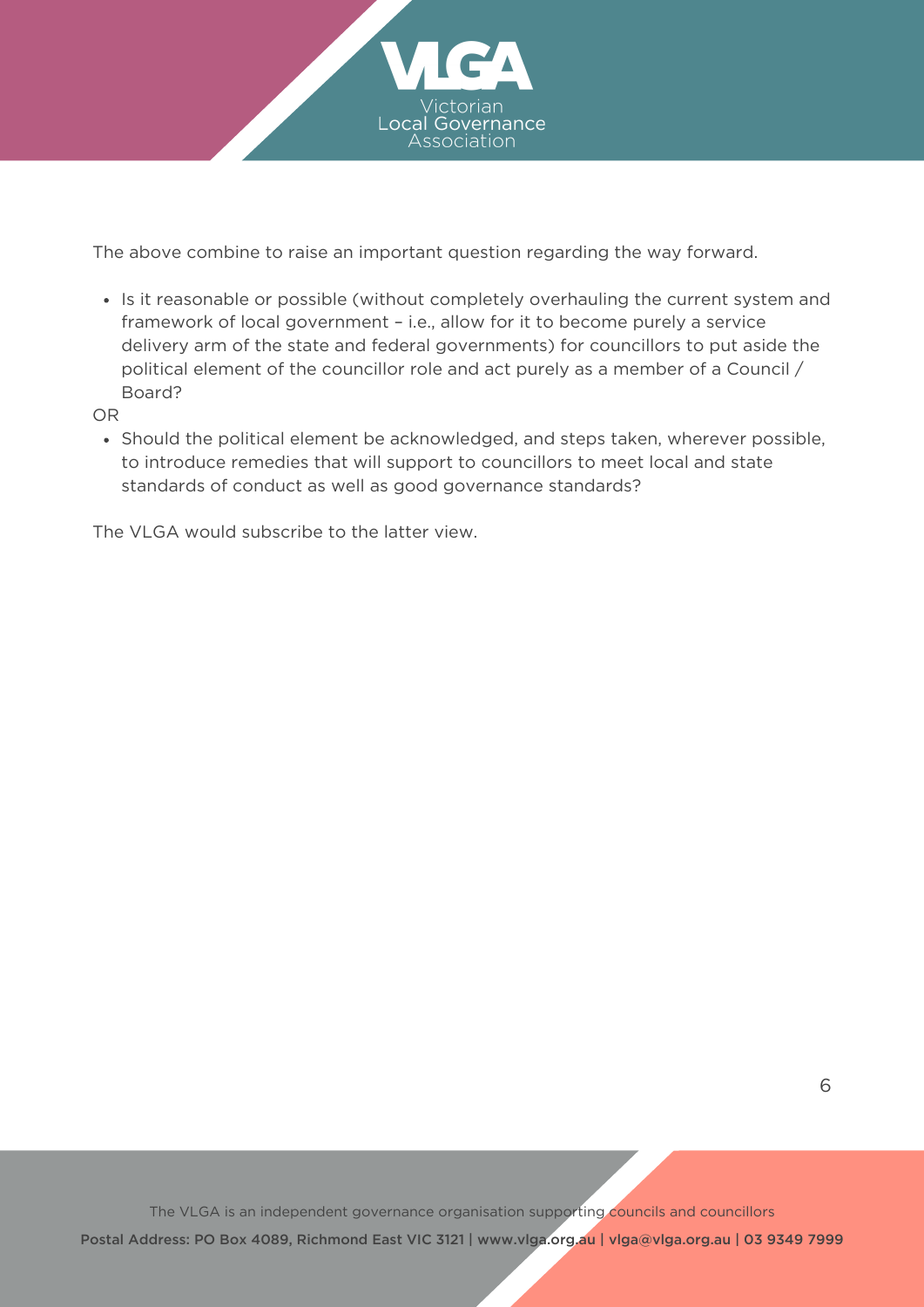

## **Discussion Paper Questions & Response**

## LEADERSHIP EXPERIENCE AND CAPABILITY

Supporting leadership competencies and capabilities

*Question 1:The Local Government Act 2020 defines leadership roles and responsibilities. Does this require further role clarity? If so, which aspects require clarification and how may this be achieved (including legislative and non-legislative mechanisms)?*

The VLGA notes the efforts to define roles and responsibilities in the Local Government Act 2020 ('the Act') and in particular, to define the role of local government leaders (i.e., mayors, councillors, CEOs). The VLGA believes that this language is appropriate and there is little to be gained through further amendment.

Leaving aside the contextual matters described above, the VLGA submits that targeted skills development and efforts to manage disagreements without the need for recourse to external arbitration may be a better support for Mayors, councillors and CEOs to meet the objectives of these roles.

In regard to the Roles and Expectations of a Councillor, as noted earlier in this Submission, many councillors experience extraordinary (if not insurmountable) difficulty associated with the transition from 'advocate and campaigner' to an elected councillor with responsibilities under the Local Government Act 2020.

The VLGA submits that regardless of the clarity (or not) of roles and responsibilities as outlined in the Act, the inconsistent understanding of these roles and responsibilities amongst the citizens (voters) in a municipality, exacerbates the tensions commented upon earlier. The VLGA contends that there is a role for the state government to actively work with the local government sector and the Victorian Electoral Commission to educate citizens about the roles and responsibilities of the local government sector and its elected representatives. In addition, that state government must work to disavow citizens that the work of the local government sector is limited to 'roads, rates and rubbish' when in fact the local government sector delivers over 140 services on behalf of the state and federal government and if they did not, the health and wellbeing of a municipality would be significantly compromised.

7

The VLGA is an independent governance organisation supporting councils and councillors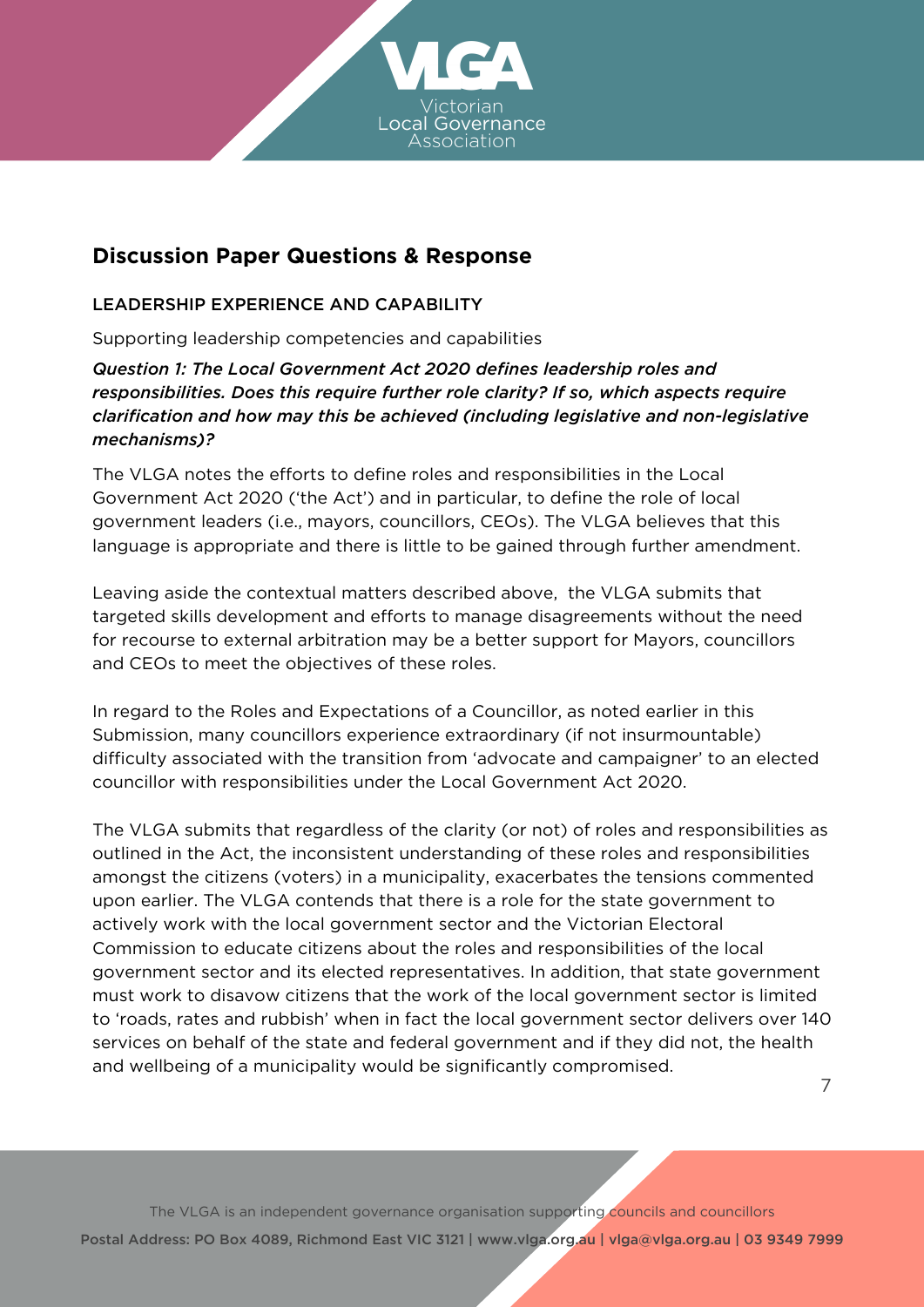

## *Question 2: Given the diversity and experience of candidates' backgrounds, how can the local government sector improve leadership capability and better cultivate an environment of transparency, honesty, integrity and trust?*

Many councillors, when first elected report that the role does not match their prior expectations. In particular they report a sense of disempowerment – including:

- by being unable to respond with authority to citizen requests;
- discovering that the powers of the elected council in many matters are fettered, in particular in relation to the operational primacy of the CEO; the requirement to focus to a large extent on 'strategy', 'engagement' and 'policy' in the broader public interest rather than forceful representation of their constituency or personal issues; and
- through the inconvenience of having to convince a majority of their colleagues as to the merits of various positions.

Whilst some of the above can be addressed through enhanced and mandatory candidate and induction training, the mismatch between community expectation and the actuality of the councillor role remains a significant barrier.

This can be source of considerable frustration with adverse consequences for the 'ecosystem' of relationships within the council. In turn that powerlessness can lead to inappropriate behaviour, especially if a councillor feels isolated.

The VLGA submits that the responses should be oriented toward highlighting good practices and supporting those who want to do the right thing to do just that.

This could be addressed by:

- additional communications to candidates and communities on the LGV website and associated support materials, together with a longer-term information campaign about the role of the councillor (as set out in the LGA), particularly that the role does not include management of requests around 'rubbish, rates and roads';
- a review of the mandatory pre-election training to provide greater emphasis on:
	- the Public Trust Doctrine (requires a public officer to move beyond local advocacy to a 'whole of council' approach to advance the public/municipal interest as opposed to personal, party (political), voter constituency (vs municipality) interests;

working collaboratively and constructive conflict resolution techniques; and *(cont.)* 8

The VLGA is an independent governance organisation supporting councils and councillors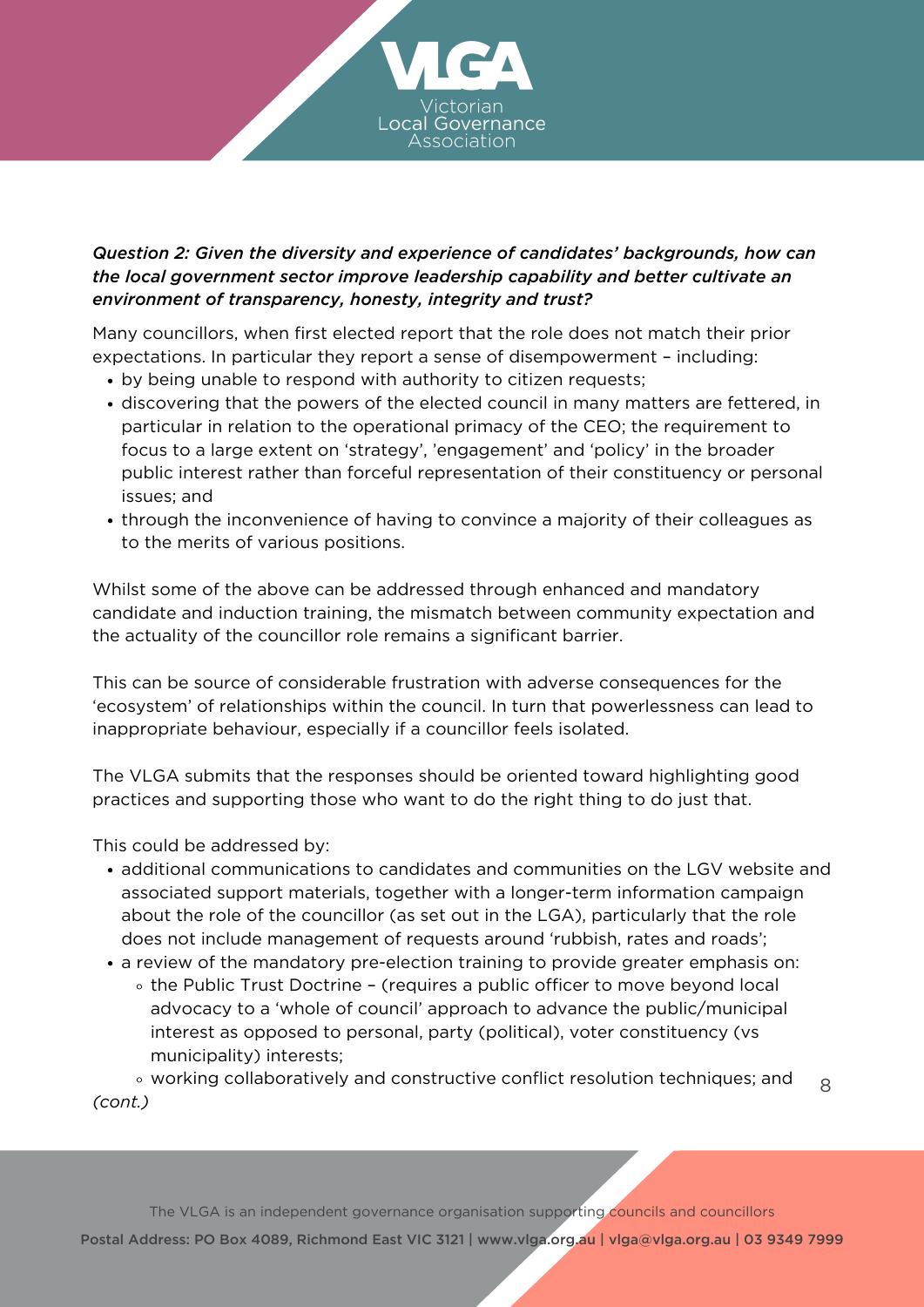

- lesser emphasis on details of the arbitration processes, except to know that they exist.
- consideration of higher order qualification similar to (but not the same as) the AICD Company Director course;
- mandatory leadership training noting that this is not 'one size fits all'. But could potentially include managing (or healthy) conflict, team dynamics, strategic thinking;
- an emphasis that respect for the council includes respect for decisions, even if the final outcome is not agreed with. This also implies a range of supporting behaviours including that councillors will read papers, not pre-empt council decisions, deal with issues on merit, etc so all stakeholders are confident that, once considered, the issue will not need to be re-visited;
- building an awareness for all councillors around the role of mayor, including that element of the mayoralty that may lead to differences in style between mayors; and an understanding of what it means in the standards of conduct to respect the role of mayor;
- support to councillors, based on best practice (using the Councillor Staff Interaction Protocol and other policies as required) around responding to ratepayer requests in a manner that provides equity and fairness to citizens and does not intrude onto operational space. This might include a formal councillor request system where:
	- o officers take the request;
	- support is provided to the councillor to respond to the community (or adopt a system whereby the council responds to the community – i.e., remove the councillor from the process unless that councillor is the official spokesperson of council for the particular matter – this will further serve to educate the community that it is not the responsibility for individual councillors to 'manage' requests);
	- ensure any requests received via councillors are managed consistently with those lodged centrally;
	- responses to requests are timely and to standard (or change the standard!); and
	- reliable follow up with councillors as required; and
- reconsider Local Laws that allow for public council meetings where the sole purpose is for members of the community to raise single issues as opposed to higher level consultations on municipal planning/community health and wellbeing matters etc.

The VLGA is an independent governance organisation supporting councils and councillors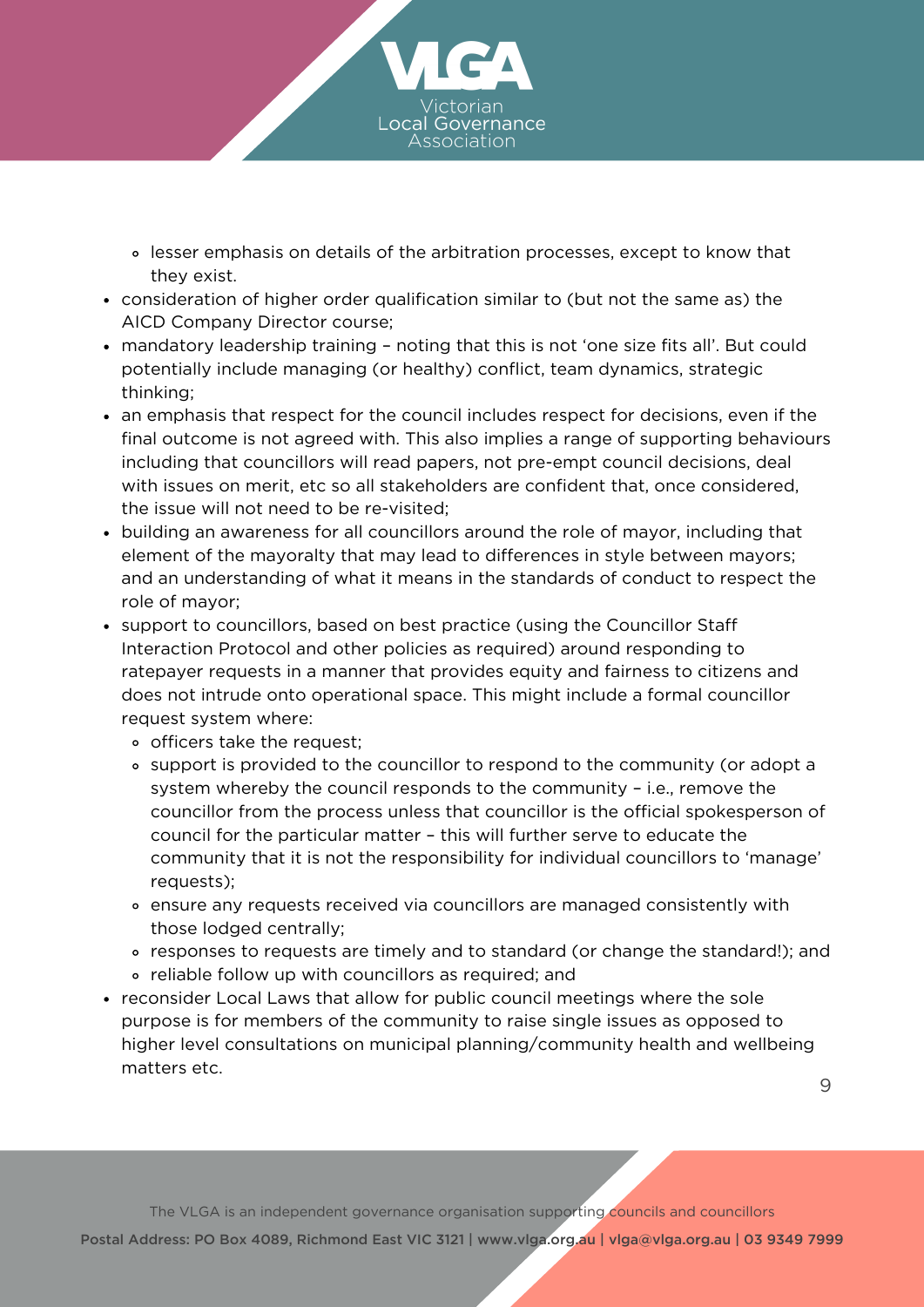

#### Councillor Allowances

In making its submission to the recent Determination of Allowances for Mayors, Deputy Mayors and Councillors – Councillor [Allowances](https://www.vic.gov.au/submissions-determination-allowances-mayors-deputy-mayors-and-councillors) - the VLGA highlighted the important and complex role that councillors are required to perform under the Act and the impact that these allowances play in attracting and retaining skilled members from communities as elected representatives (councillors).

In addition to the Local Government Act 2020, a raft of legislation (for example the Gender Equality Act 2020 and the Climate Change Act 2017) are emblematic of increased complexity in the environment within which the Council operates and point to significant new responsibilities for local government (including for elected representatives).

The complexities of the modern world (incl. social, climate, and technology) have raised the level of conceptual and strategic thinking required in the councillor role. However, there has not been a diminution in the critical thinking that attaches to the traditional oversight and review functions in role of councillor. Indeed, such absence of prescription requires that councillors (individually and collectively) be more alert to the range of risks confronting the organisation.

There are a range of such tensions between the roles of advocacy and governance oversight, and the VLGA believes these deserve attention in the fixing of allowances. The VLGA submits that councillor roles will almost inevitably be stretched between the functions of strategy and oversight. Whilst the electoral structure will certainly play a role (more comments on this will follow), other factors, including culture and the articulation of roles and responsibilities, will certainly affect the roles played by councillors.

However that may play out locally, we consider that the driving factor in fixing allowances ought be the role and accountabilities as set out in the Act. These are the accountabilities against which roles ought be defined and performance and conduct held to account.

The VLGA is an independent governance organisation supporting councils and councillors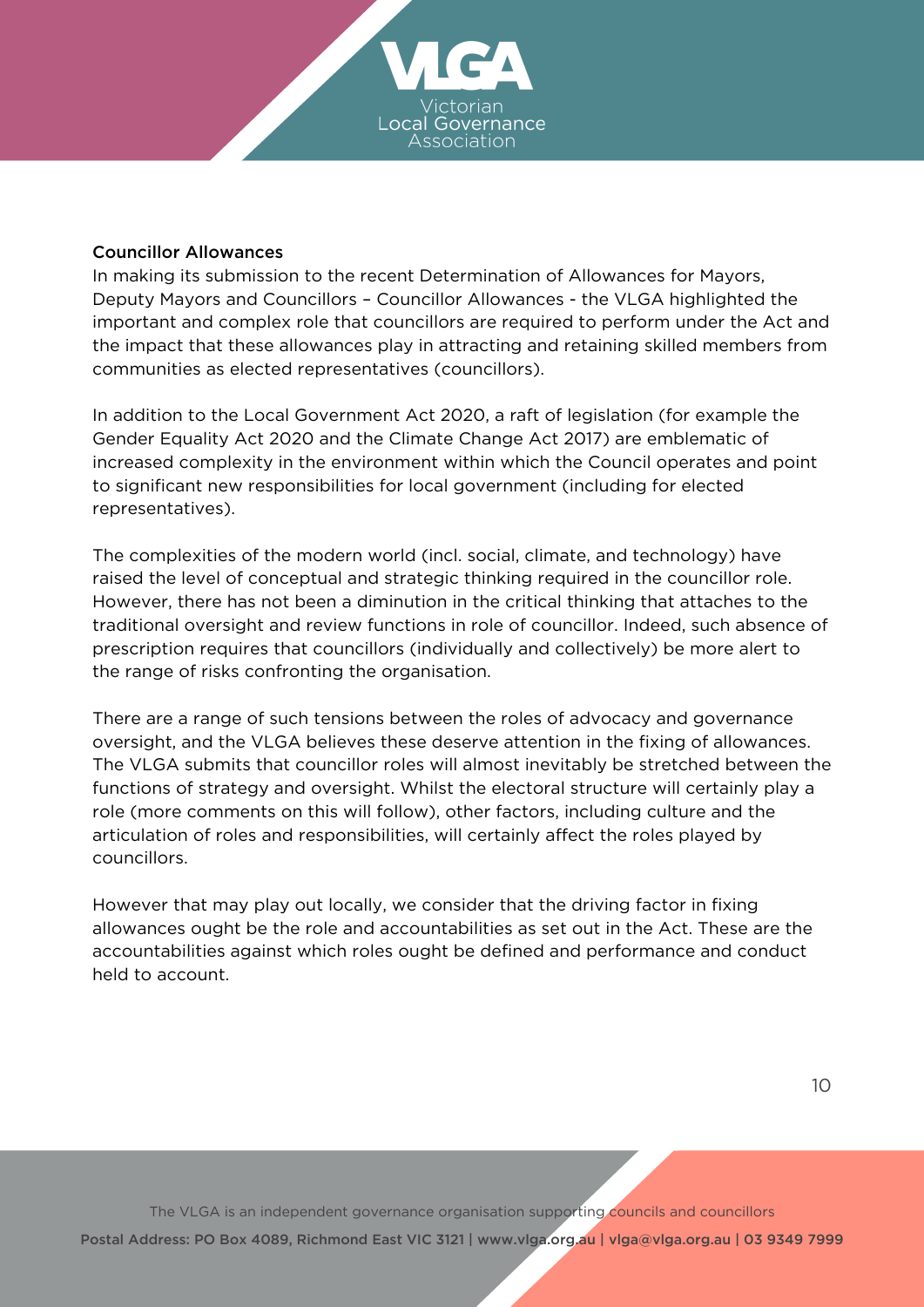

The 'voluntary' nature of local government elected representative roles is a doubleedged sword. It is intended to attract candidates that are 'community-minded'. However, it also precludes a large cross-section of the community whose experiences are just as (if not more, by way of their underrepresentation) valuable as those who can afford to be councillors – and of course, the current system does not necessarily attract candidates who are skilled in the governance and oversight requirements of the role.

#### *Question 3: How successful have any existing initiatives been to promote strong leadership and build trust? Please provide case studies or examples of good practice that have worked well and could be considered for broader implementation.*

The VLGA submits that across local government there does exist a strong culture of compliance. Councils routinely transact their business (both operationally and within the meetings of councils) lawfully and respond to reporting obligations. Indeed, whilst centralised support was offered by Local Government Victoria, the transition to the Local Government Act 2020 was undertaken without the transitional financial support that might be seen in other sectors.

In short, there is a willingness to 'do the right thing' across local government in an environment where many property owners want to keep local taxes (rates) to an absolute minimum. Hence a continuing tendency to 'think small' – limited functions and sources of revenue, few councillors, detailed state oversight and regular intervention.

As a result, councillor behaviour (as opposed to those more serious actions that may constitute a civil or criminal offence) has been seen as something other than simply a matter for municipalities themselves – and local electorates – to deal with. We in Victoria legislate, regulate and appoint multiple integrity agencies to oversight.

As a consequence, there are numerous examples of initiatives that have supported strong leadership. But there is no 'silver bullet', and it is difficult to point to many that have gained wide traction as so many processes ultimately land outside the systems and processes of, and controlled by, councils.

The VLGA is an independent governance organisation supporting councils and councillors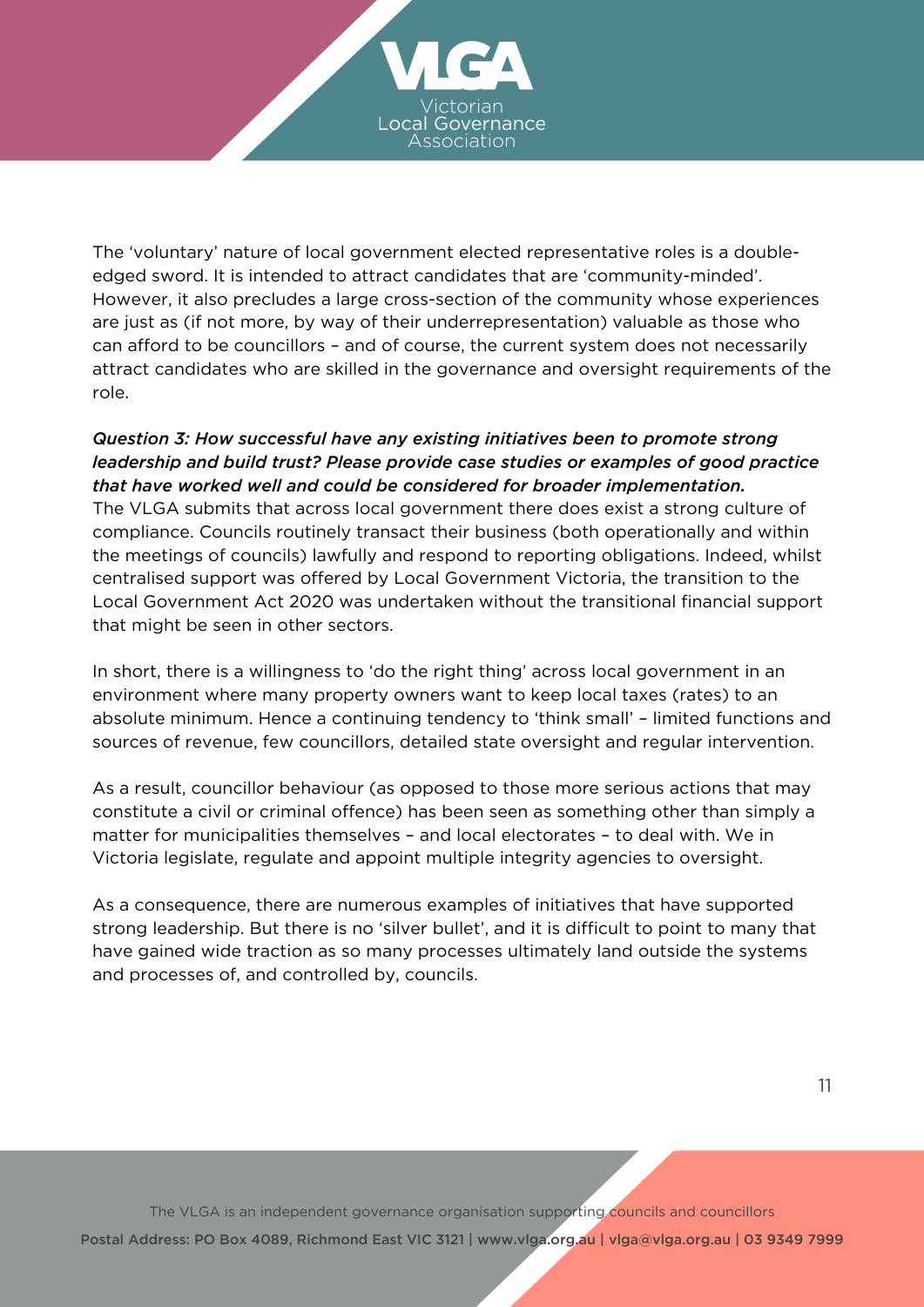

The VLGA believes that wherever possible, councils be given the structural responsibility and agency to manage internal cultural and behavioural issues. That said, the VLGA has often assumed the role, in its capacity as the peak body supporting governance in the sector, as a trusted source of counsel – that is, councillors and council officers seek guidance from the VLGA on a range of matters relevant to the scope of this Review.

On that basis, the VLGA identifies the opportunity for an independent body (such as the VLGA) to be officially endorsed or further legitimised as the body where a council may go for confidential advice and to seek conciliation and mediation assistance to resolve disputes. The VLGA believes that providing councils with access to such a service may reduce the frequency of disputes playing out in the council chamber, distracting the council from the business at hand and potentially creating a culture within the councillor group that is fractious.

## *Question 4: Mention is made through consultation of local government being a 'parliament of opposition as opposed to a diverse board of the community'. What needs to change to better align Councillors and Mayors to effectively achieve community-based objectives and better operate as a diverse board of the community?*

The VLGA submit that the politicised nature of the pathway of councillors to attain and retain elected office cannot co-exist comfortably with the straight 'Board' model as suggested. That is not to say however that we give up on good governance. Councils should strive for the highest standards of governance, including the type of strategic oversight that one might expect of a Board.

However, the politicised nature of the role needs to be more than the elephant in the room. Indeed, supporting councillors to recognise and acknowledge where their views and actions have a political frame will support the maturity of relations with fellow councillors and allay many of the tensions that exist with CEOs and executive staff. These tensions can often emerge where politicised actions are portrayed (mistakenly or deliberately) as being in the public interest.

The VLGA is an independent governance organisation supporting councils and councillors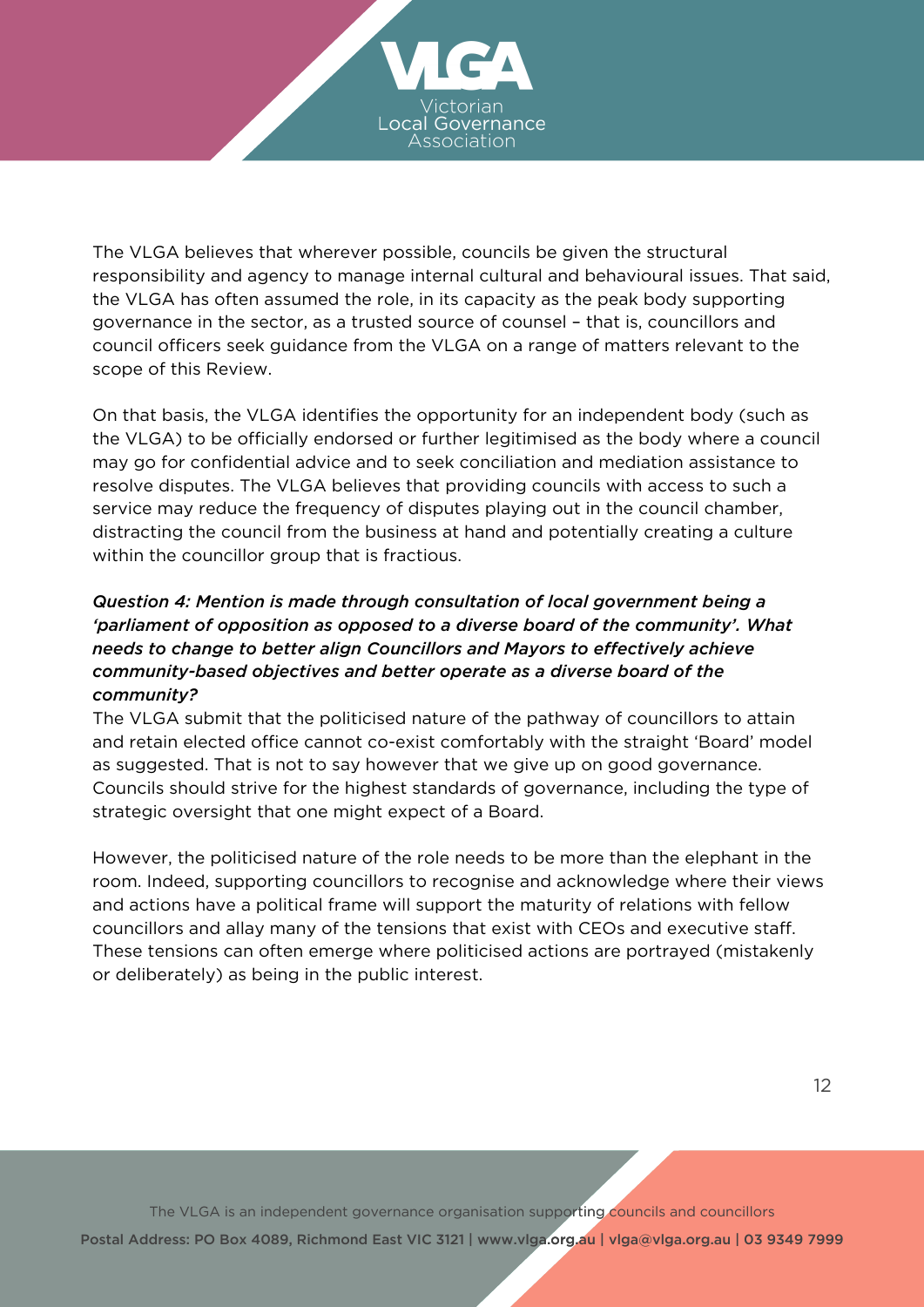

#### Electoral structures

The mandating of single ward structures in the Victorian Local Government Act 2020 for a number of municipalities goes further to reinforce to candidates standing for election in these municipalities that their role, once elected, is limited to the representation of that single ward – this in itself is contrary to not only a 'Board model' but the role of the councillor group to govern, as a whole, on behalf of the municipality.

Unsubdivided structures, on the other hand, would potentially remedy this issue. However, the VLGA would not recommend proceeding with such a structure without first scrutinising the impact – for example, would an unsubdivided structure make it more difficult for candidates from diverse backgrounds, women, or individuals without the financial backing required to support a wide-reaching campaign.

#### Term of Mayor

Similarly, although the powers of the Mayor have been extended in the Act and the role of the Mayor clearly articulated, the limited term of Mayor is not aligned with a pure 'Board' model. The Chair of a Board is often appointed for a minimum term beyond one year and often up to a term on average of three to four years – clearly highlighting that the role of that Chair is to lead the Board as one in its deliberations and decision making.

#### COUNCILLOR JOURNEY

Training and professional development

## *Question 5: How could the candidate and induction training support be improved to ensure genuine engagement and sustained understanding of the role and responsibilities of Councillors?*

The VLGA understands that substantial feedback has been provided on the issue of candidate training. We offer no strenuous view on this matter as we consider that there exists widespread misunderstanding by not only candidates, but also community, around the councillor role.

This is unlikely to be resolved through review alone of the excellent initiative that is the candidate awareness training module.

The VLGA is an independent governance organisation supporting councils and councillors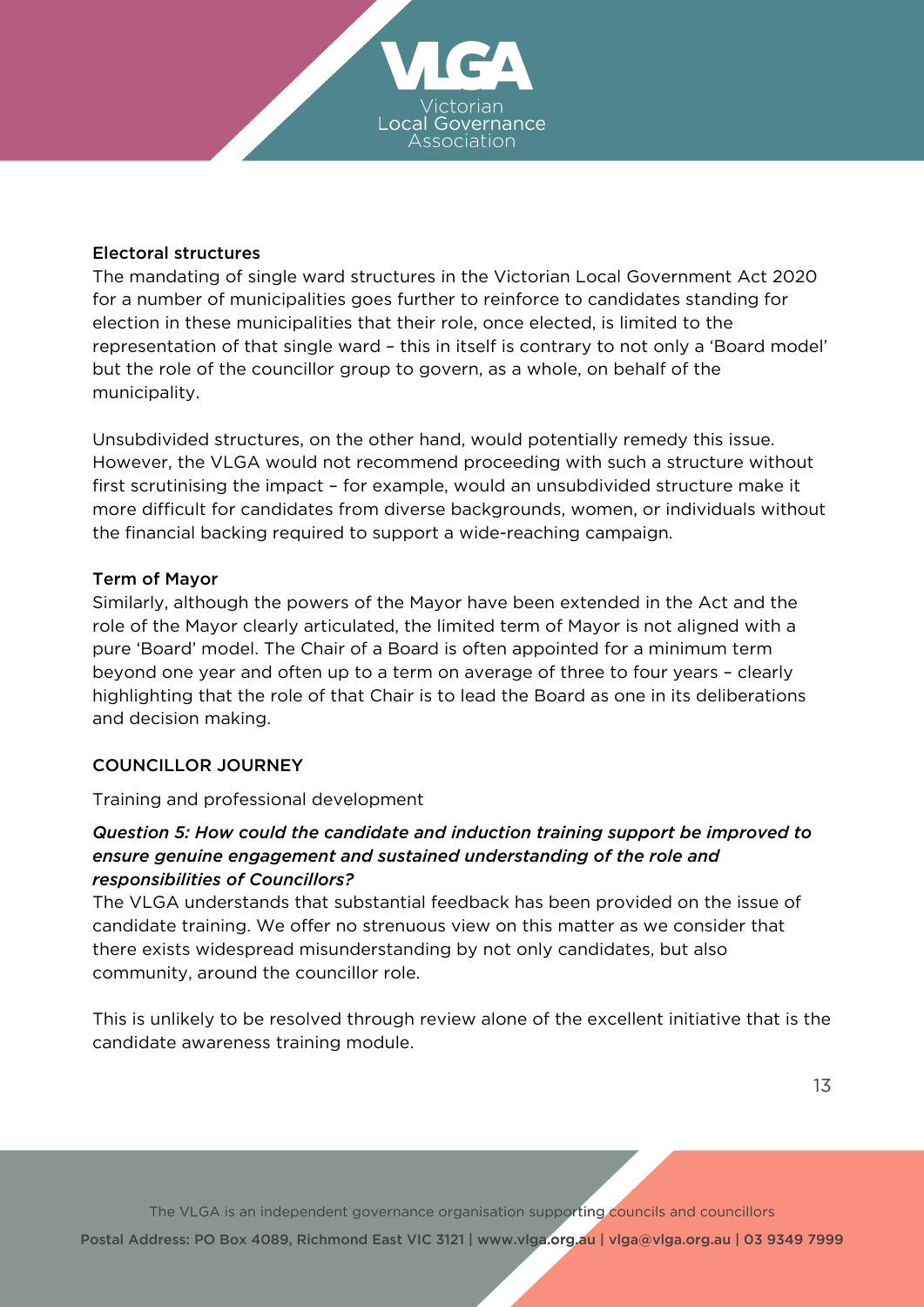

The module deserves review, but a change in context through broader awareness raising around roles and processes is essential.

The VLGA designed and facilitated an extensive face to face (or via Zoom) candidate training program leading into the 2020 local government elections. This 'voluntary' program was taken up by around 40 councils, but more could be done to ensure that a mandatory program above and beyond the current state government desk-top training is implemented. Such a program may well be accredited.

## *Question 6: How can the local government sector work to formalise a structured professional development pathway for Councillors and Mayors?*

Professional development opportunities are in place at other levels of government, for Board members and also for the community and private sectors.

For the reasons set out in this paper, the development requirements of councillors are extraordinarily complex – a fine blend of professional and personal skills.

Development of a successful program will require extensive consultation and research, a rigorous pedagogy, be relevant, engaging, accessible; and (so far as is possible) 'just in time' to a diverse cohort of potential participants.

It is also vital that such a development pathway be publicly validated, reported and celebrated.

The VLGA and its academic partners stand ready to take a lead role in such a process for the local government sector.

The VLGA is an independent governance organisation supporting councils and councillors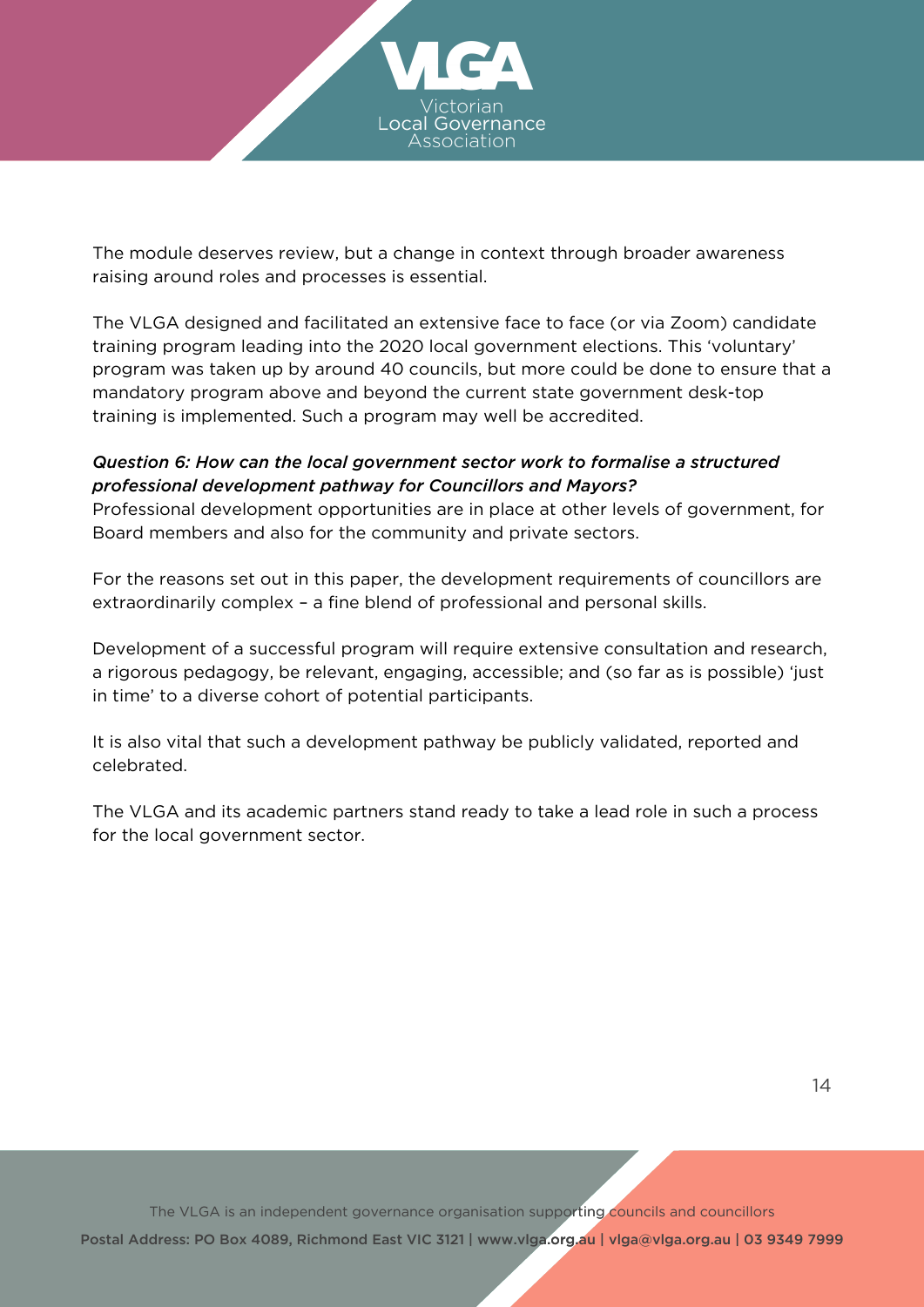#### SOCIAL MEDIA

## *Question 7: How can awareness be raised on the best ways to harness social media to ensure a consistent management approach – covering monitoring, appropriate usage, and the consequences of negative usage?*

The misuse of and bullying & trolling associated with social media is a global issue. To the extent that the above behaviours are exhibited:

- by councillors and/or council personnel, we submit that codes of conduct should be applied.
- by candidates or others in the context of an election campaign, there is a need to modernise relevant legislation to create offences, noting the impediments to enforcement; and
- most importantly, as a 'whole of government campaign', promote the advantages and position positive use of social media as a societal norm. It is important that any political advantage associated with such behaviour is, so far as is possible, negated.

## *Question 8: Do you think that any amendments to the Local Government Act 2020 are required to deal with the usage of social media? How should social media harassment be defined and what mechanisms could be introduced into the Act?*

Almost inevitably amendments to the Local Government Act 2020 will be necessary. However, we consider the legislated regime for social media use in local government elections should not be markedly different from that applying to federal and state jurisdictions.

In addition, relating to the anticipated content on harassment and intimidation, we do consider that particular attention ought be given to anonymous and unauthorised accounts.

The VLGA did provide a submission to the recent Inquiry into the Impact of Social Media on Elections and Electoral Administration - [Inquiry](https://www.parliament.vic.gov.au/emc/inquiries/inquiry/998) into Social Media.

The VLGA is an independent governance organisation supporting councils and councillors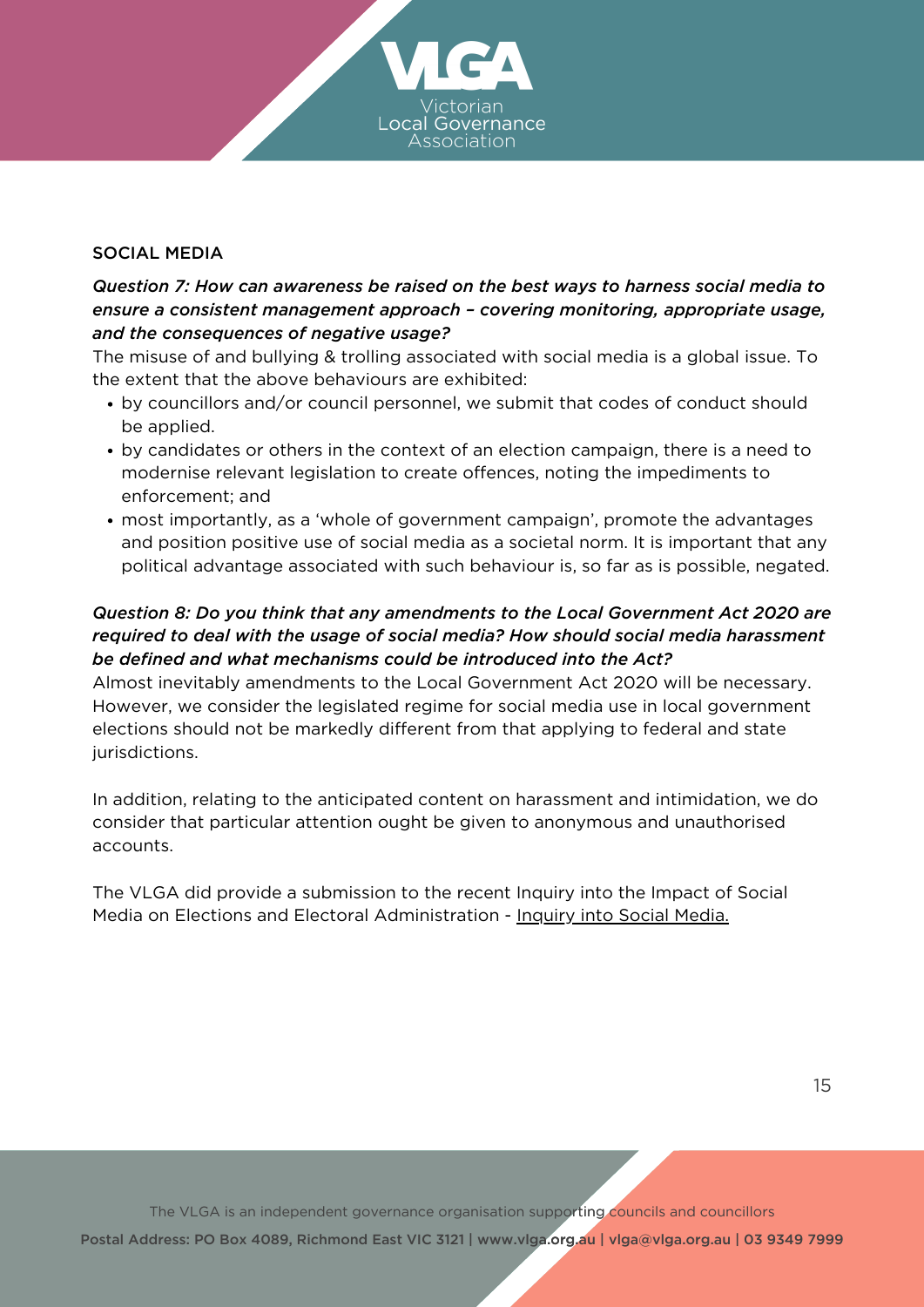

## EARLY INTERVENTION AND EFFECTIVE DISPUTE RESOLUTION

#### Early intervention

## *Question 9: In the context of leadership, what needs to change to empower elected representatives, CEOs, and Council staff, to call out poor Councillor behaviour and misconduct without fear of retribution?*

We would have preferred that this question be framed around:

- calling out poor behaviour generally, without particular reference to councillors; and
- raising capacity to respond in a positive manner when such behaviour is called out.

That is because we do receive feedback that at times that councillors, in particular, feel disempowered regarding an inability to call out council officers due to the absence of a defined process and / or a misunderstanding of the dynamics from a HR / IR perspective of responding to a complaint relating to an employee.

Going to the question, we submit;

- Just as councillors and officers are entitled to expect a workplace that is 'psychologically safe', so to is it vital that elected representatives, CEOs, and council staff feel psychologically safe to report poor behaviour and misconduct.
- A psychology safe workplace for councillors, officers and community is central to development of a respectful high, performing culture.

#### CEO Employment Relationship

The process for investigation should take place 'without pre-judgement'. However, the current CEO Employment arrangements create a tension – further commentary in regard to this comes later in this submission.

The VLGA also refers back to the final paragraph in our response to Question 3.

The VLGA is an independent governance organisation supporting councils and councillors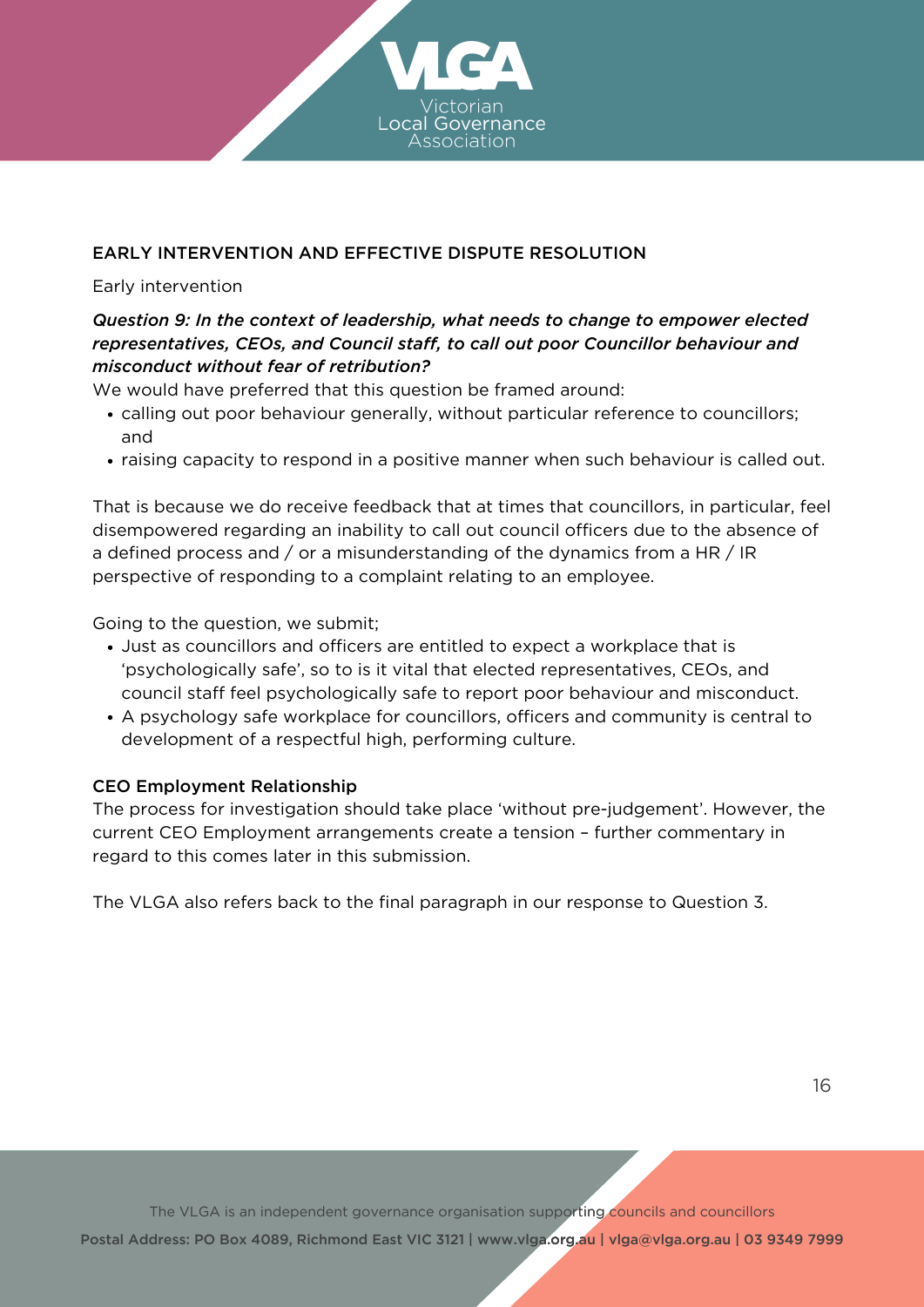

## *Question 10: What can be done to better support dispute resolution at Councils?* We submit that the following are essential:

- Reinforce wherever possible in the Local Government Act, and supporting materials, the personal accountability for councillors to play their role in being part of an effective team.
- Training in effective teamwork, including where disagreements are regular.
- Training in effective conflict resolution techniques, also reflected in the Codes of Conduct.
- Identification and publication of possible responses to common rationalisations for poor behaviour (i.e., 'they did it to me', 'they always vote as a block', 'I'm speaking for my community, etc.').
- Emphasis and support on the pre-mediation phase, to facilitate the best possible hope for effective resolution.

## DISPUTE RESOLUTION

## *Question 11: What types of early intervention mechanisms can be formulated and when? What do you think is an acceptable duration or timeframe for this intervention to fairly resolve a matter?*

Many codes of conduct have covered this. Interventions include:

- facilitated briefings to agree behaviours;
- one on one coaching; and
- informal discussion mediation.

Time is of the essence. A number of mayors and CEOs work on the premise that 'a councillor should never leave a council meeting angry'. That points to the importance of early intervention. This further expanded in response to Question 12.

## *Question 12: How can the process for misconduct and/or poor behaviour claims be improved, or more adequate penalties for misconduct and poor behaviour be incorporated in a more effective way?*

There appears to be a default position for Councillors who are grappling with disharmony and dysfunction, to believe that bringing a complaint under their Code of Conduct, registering their complaints with the Councillor Conduct Registrar (even if they are not formalised), having a monitor appointed, or bringing a worker's compensation claim, are the only tools available, or alternatively, are effective tools for solving the problem. 17

The VLGA is an independent governance organisation supporting councils and councillors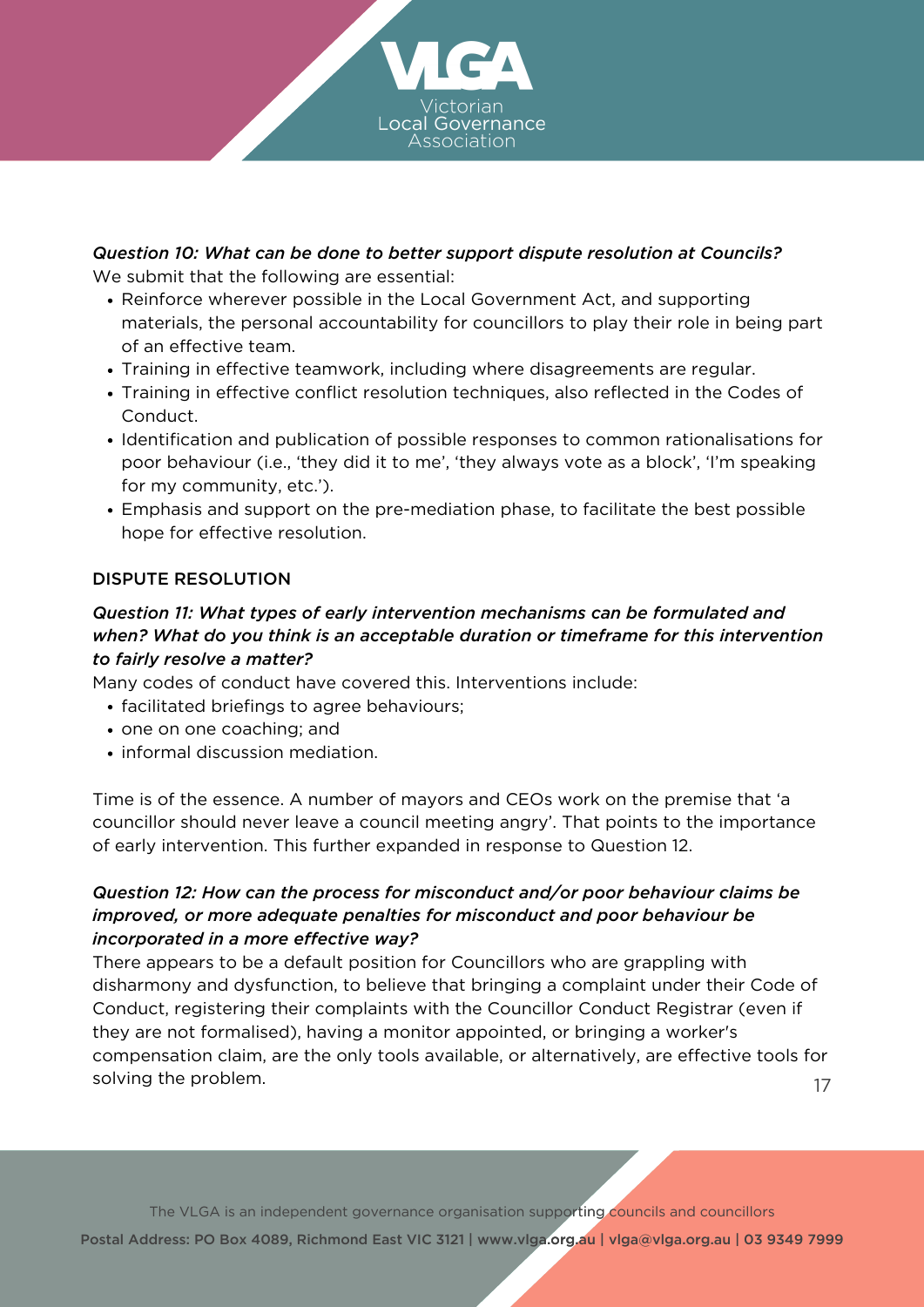

These are blunt, costly and have been evidenced to be ineffective tools.

## Conflict resolution & early intervention strategies

More needs to be invested in building the capacity of councillors to resolve conflict without resorting to formal mechanisms under the Local Government Act. Although it is necessary to have formal procedures for more serious councillor misconduct, it is an inherently adversarial process that entrenches rather than resolves conflict. It is the experience of the VLGA and experts who work in this field that many instances of councillor misconduct are a result of lack of self-awareness, due to interpersonal disputes or an inability to have respectful conversations or when necessary, respectful difficult conversations.

When conflict does emerge, restorative practices that focus on building/repairing relationships and building capacity/awareness are more effective in addressing these issues, than traditional complaint handing under Codes of Conduct. There should be a focus on building effective and resilient working relationships in advance of the conflict arising and agreement about how to deal with inevitable disagreements down the track.

When Councils are required to adopt their Code of Conduct early in the term, there is an opportunity to have an open discussion on standards of behaviour, aligned values and rules of engagement. Councils should be encouraged to tailor certain sections of the Code of Conduct to ensure there is buy in and ownership of the document.

Current training often does not go much further than compliance training regarding bullying, sexual harassment, discrimination etc. With respect to bullying, this can be unhelpful as it focuses on legal definitions of this behaviour rather than acknowledging that what one individual perceives as bullying, another councillor may perceive as robust debate. Practical training that considers these nuances is recommended, which then leads into open discussions about what is considered acceptable behaviour for a particular group of councillors.

The success of early intervention strategies relies on councillors having relationships of trust. There should be a greater focus on building these relationships early in the Council term, as well as building an awareness of why strong relationships are important.

The VLGA is an independent governance organisation supporting councils and councillors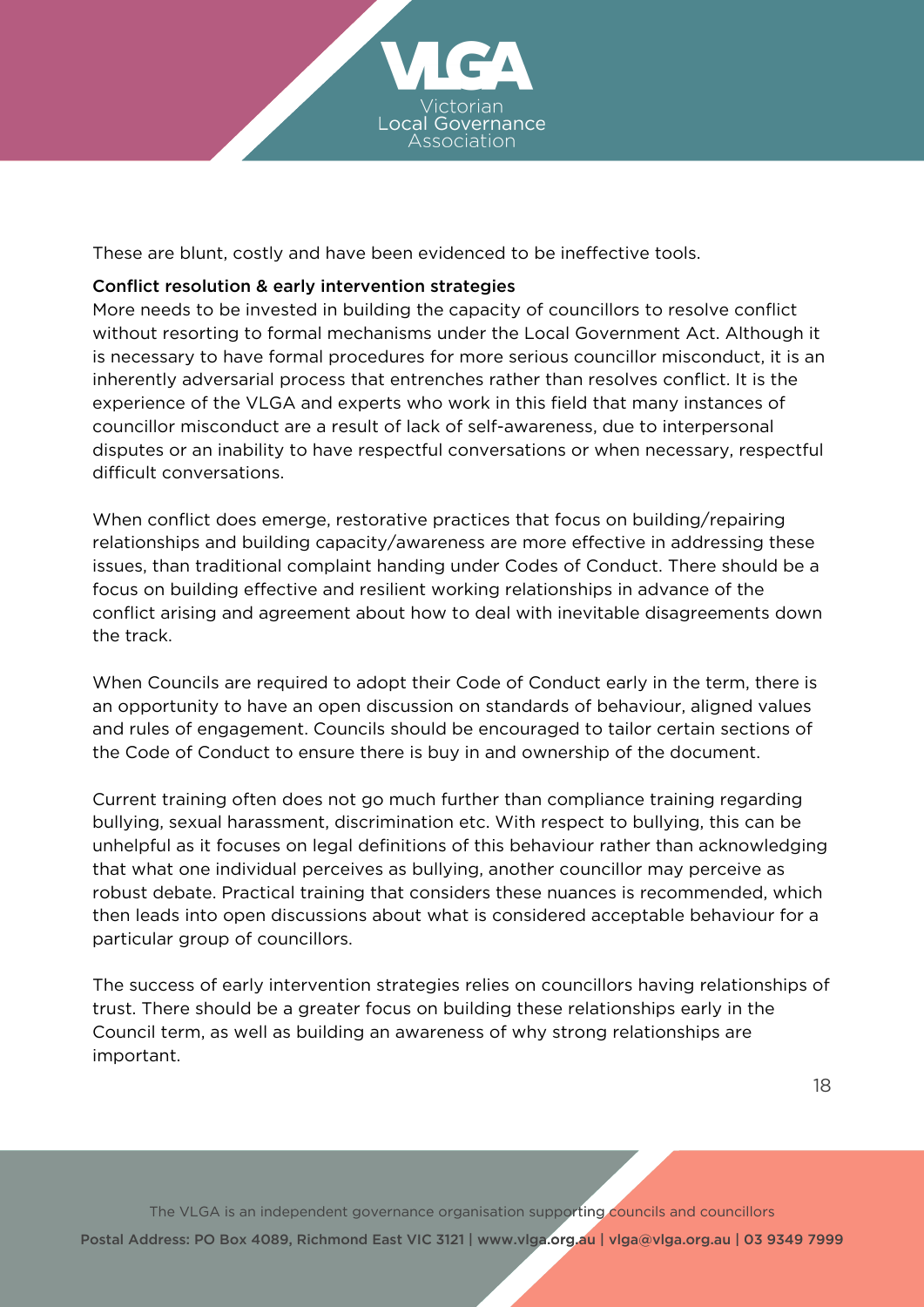

Councils should consider engaging independent advisors and consultants early to assist in the resolution of conflict. Many Council Codes of Conduct continue to expect Mayors and Deputy Mayors to act as facilitators when disputes arise, however there is varying degrees of skill and experience in carrying out this important role and intervention.

They may also lack (or be seen to lack) independence. Councils should also consider engaging experts at 'complaint intake' stage, to provide guidance to the Councillor regarding their options for dealing with the issue, how the Act and Code may apply, and what they can expect if they proceed with a formal complaint. Our experience suggests that many Councillors have unrealistic expectations of what a formal dispute resolution process can achieve.

Induction training should include modules on respectful workplace conduct, conflict resolution and their Workplace Health & Safety (WHS) obligations to each other and council staff. Focus should be on practical training rather than a compliance/overly legalistic approach.

Ongoing professional development is necessary, as councillors are inundated at the beginning of the council term. Councillor sessions on conflict resolution and conflict management, as well as relationship building practices, should be undertaken regularly.

Participation in this training and other related professional development activity should be encouraged and rewarded by creating a recognised or certification program for councillors that can be incorporated into the nomination form for candidacy in future elections – that is, it would demonstrate to voters that the candidate has undertaken a degree of professional development and has the necessary skills to serve as a councillor.

The VLGA is an independent governance organisation supporting councils and councillors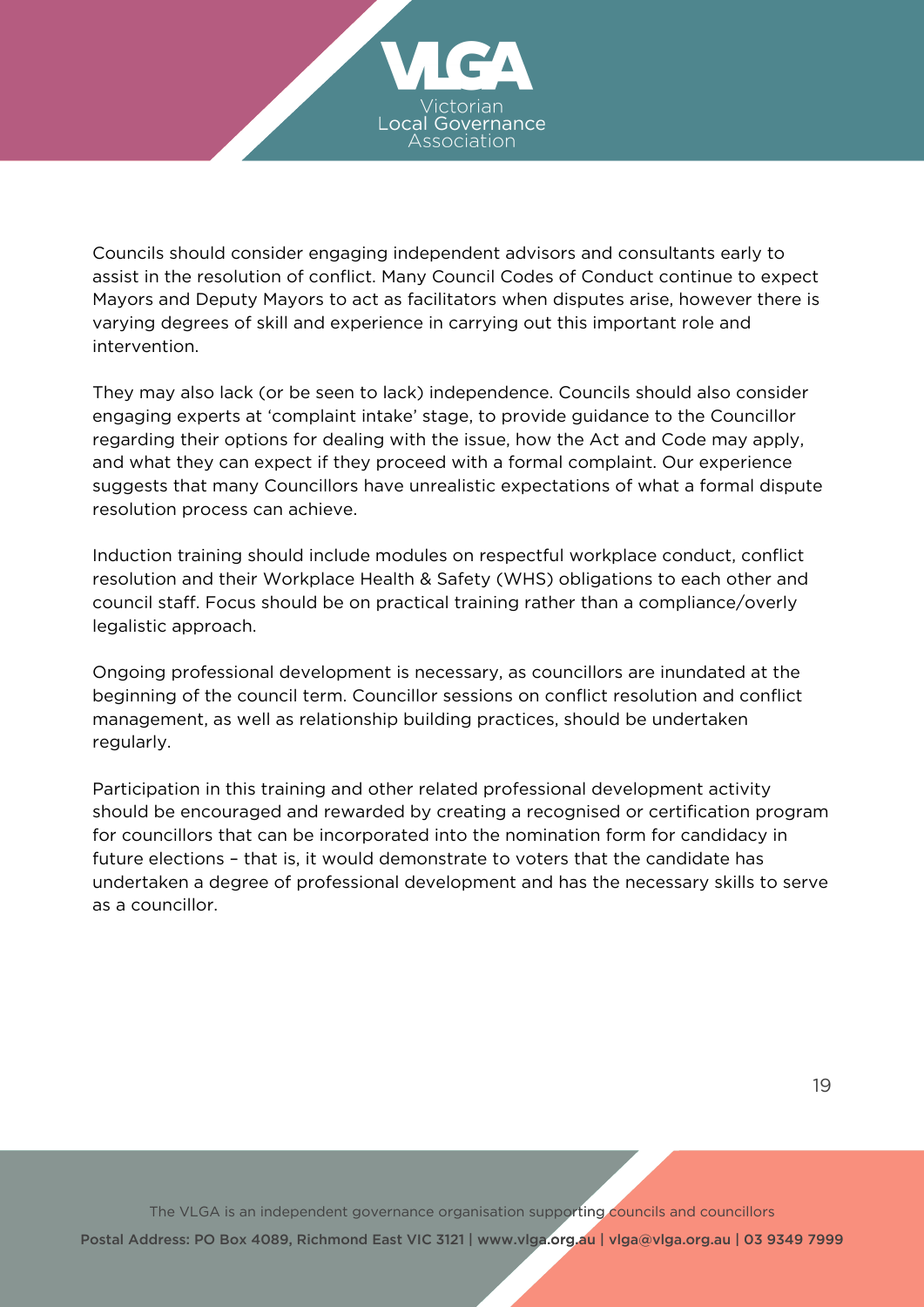

#### Conflict Management Tools

Although more resources need to be invested in building the capacity of councillors to resolve conflict, councillors also need tools in managing conflict more generally. For example, all councillors should be trained in effectively engaging in difficult conversations, as well as effectively giving and receiving feedback.

Councils should consider what further supports should be offered to councillors in the form of coaches, mentors and counselling.

#### Monitoring and Insurance

Councils may wish to monitor the amount of time they are spending on managing dysfunction and conflict in their council, which could involve tracking management time, costs of external consultants, legal claims, workers' compensation premium increases. Regular reports could be provided to council in order to determine what further training and support is required. Local Government Victoria (LGV) might also wish to have oversight of this to better inform what resources may need to be invested.

Councils will also want to educate their councillors about what happens when complaints are brought which impact on the council's insurance policies and allow for one party to be legally represented under a policy because they are being sued, and one party not to be covered.

Councils may wish to declare the number and type of Code of Conduct breaches being brought under their policies from year to year, so that governing bodies can understand if the council is high-functioning or affected by dysfunction.

#### Additional thoughts

The following ideas may prove worthy of further exploration. They are put forward on the basis of minimising further legislative change whilst enabling and supporting local and sector-wide 'ownership' of the need for action.

Any initiative would need to be set within the current policy framework that recognises local government as a democratic institution and respects the role of councillors as representatives of their constituents – unless of course there is an appetite to explore reconstituting this level of government.

20

The VLGA is an independent governance organisation supporting councils and councillors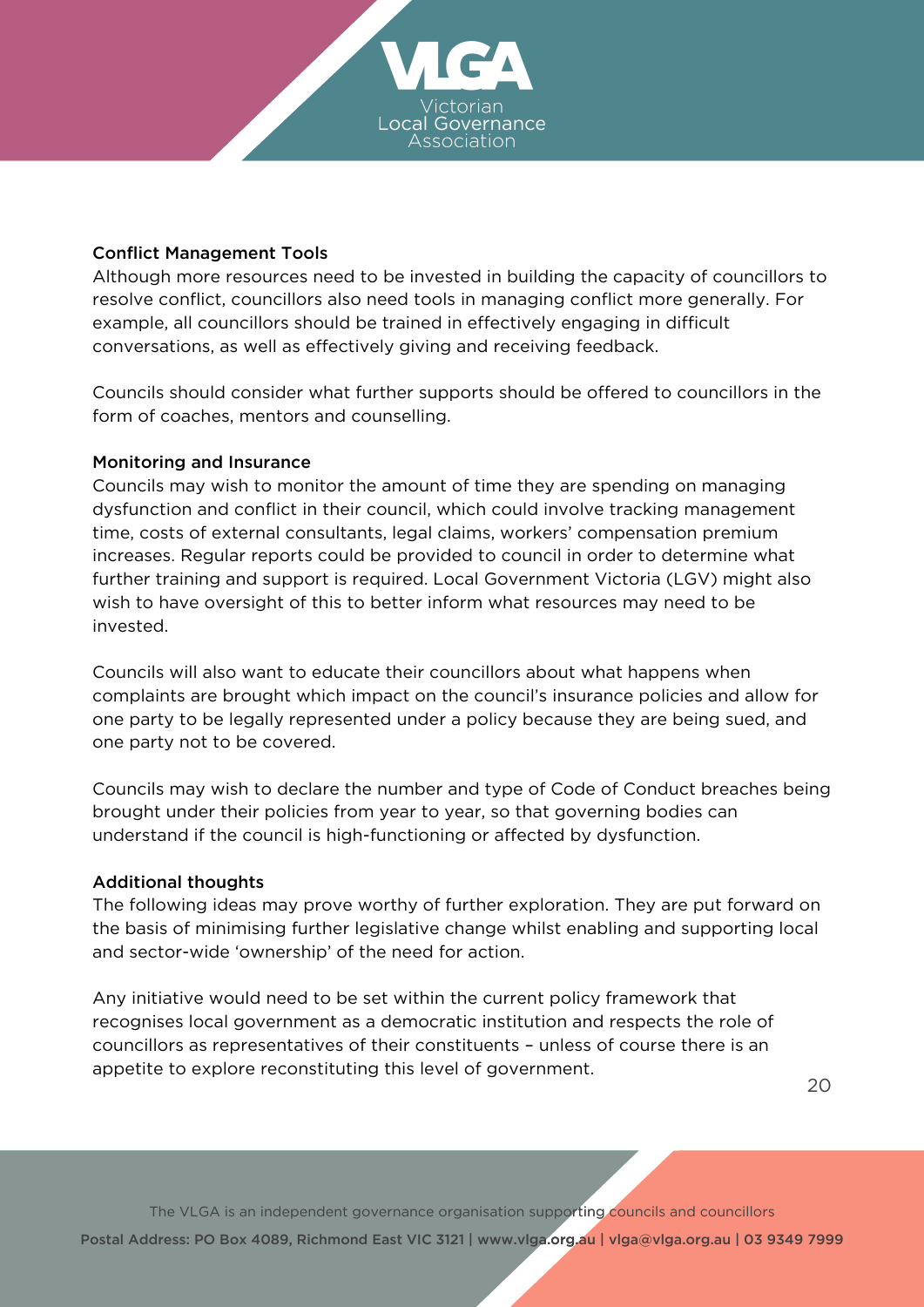

- Limit formal involvement of state actors to actual or potential offences under the Act;
- Consider thresholds for stand-down of councillors formally accused of an offence;
- Define 'Inappropriate Behaviour' separately from Misconduct and as a matter for local action;
- Empower and require mayors and the governing body to deal with Inappropriate Behaviour. (This would probably require mayors to be guaranteed two-year terms, and the added responsibility may help to discourage the practice of 'taking turns' as mayor.)
- Support the VLGA to appoint an Integrity Adviser and Governance Panel to assist councils with establishing local processes to address Inappropriate Behaviour;
- Establish a Governance Coordinating Group of relevant state agencies (LGV, Inspectorate, Ombudsman, IBAC, VAGO) to provide advice and keep the effectiveness of state-level mechanisms under ongoing review;
- Support councils to add a good governance function and specialist advice to the role and composition of their Audit and Risk Committee;
- Create a framework to reduce the number of council meetings and support councils to consider complex issues in private workshops before they are debated and determined in a public meeting;
- Expand the scope of councillor induction training; require new councillors to complete the first session before they take their seat; and require all induction training to be completed within two months of the first meeting of a newly elected council;
- Provide guidance to CEOs on what is expected of them under section 46(1)(a) of the Act: supporting the Mayor and the Councillors in the performance of their roles. (Experience suggests that at a minimum such support should involve administrative assistance, prompt provision of information when requested, and individual professional advice on complex issues);
- For large municipalities, enable and encourage elected 'community boards' along the lines of the New Zealand model, with a view to strengthening local democracy and providing a practical training ground for future councillors;

The VLGA is an independent governance organisation supporting councils and councillors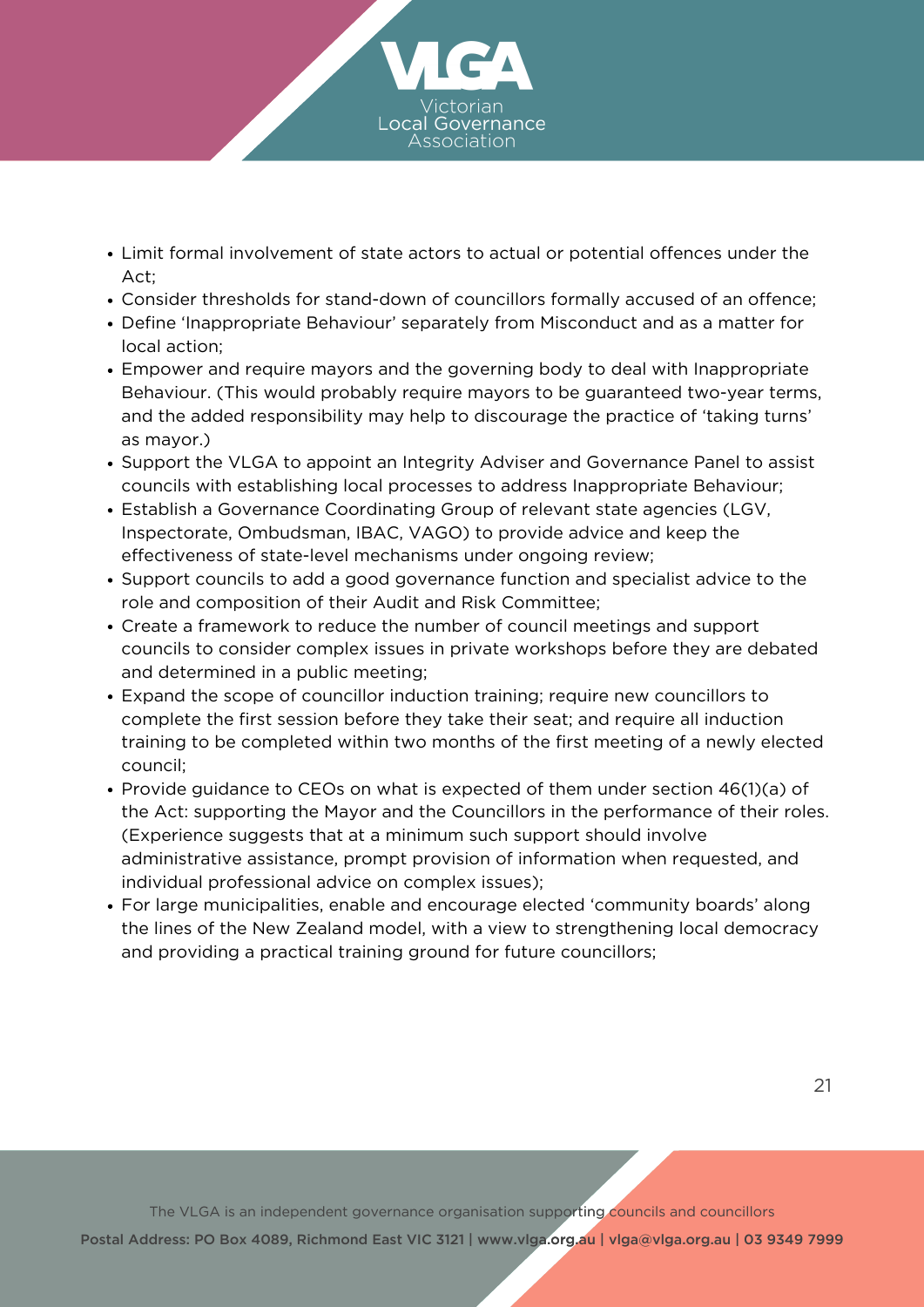

Based on the foregoing contextual material, key variables influencing councillor behaviour may be seen to include:

| Not controlled                                                                                                                                                                 | Able to be influenced                                                                                                                                                                                                                                                                                                                                                                                                                                                                                                                                                                                                                                                                                                                                                                                                                                                                                                                                                                                                                                                                                                                                                                                                                                                                                                                                                                                                                                                       |
|--------------------------------------------------------------------------------------------------------------------------------------------------------------------------------|-----------------------------------------------------------------------------------------------------------------------------------------------------------------------------------------------------------------------------------------------------------------------------------------------------------------------------------------------------------------------------------------------------------------------------------------------------------------------------------------------------------------------------------------------------------------------------------------------------------------------------------------------------------------------------------------------------------------------------------------------------------------------------------------------------------------------------------------------------------------------------------------------------------------------------------------------------------------------------------------------------------------------------------------------------------------------------------------------------------------------------------------------------------------------------------------------------------------------------------------------------------------------------------------------------------------------------------------------------------------------------------------------------------------------------------------------------------------------------|
| The socio-<br>economic<br>environment<br>of the<br>municipality.<br>• The past<br>willingness of<br>the state to<br>establish more<br>and more<br>processes and<br>mechanisms. | • Personal skills, attitudes, capacity and state of mind.<br>• Working knowledge of local government and the broader<br>context of the issues to be addressed.<br>The likelihood of being able to achieve the outcomes<br>sought by themselves and their supporters, and hence<br>the probability of frustration setting in at an early stage.<br>• Their reaction to what they may well (often reasonably)<br>see as excessive constraints on their role as elected<br>representatives and freedom to 'get things done'.<br>The availability or lack of dedicated staff support and<br>$\bullet$<br>guidance on 'getting things done'.<br>The way the CEO and mayor handle the relationship<br>$\bullet$<br>between management and governing body.<br>The inevitable theatrics of decision-making in open public<br>meetings, accentuated by frequent and lengthy meetings,<br>complex agendas, opportunities to lodge rescission<br>motions etc.<br>• The ability (or otherwise) of the mayor to guide and<br>control meetings.<br>The small number of councillors, enabling just one or two<br>to cause disproportionate disruption.<br>• The opportunities to prolong disruption resulting from<br>complex, legalistic complaints processes and a lack of<br>mechanisms for 'summary justice' (cf parliaments).<br>The opportunities that complaints processes offer to<br>pursue personal and/or political differences through<br>councillor vs councillor complaints. |

The VLGA is an independent governance organisation supporting councils and councillors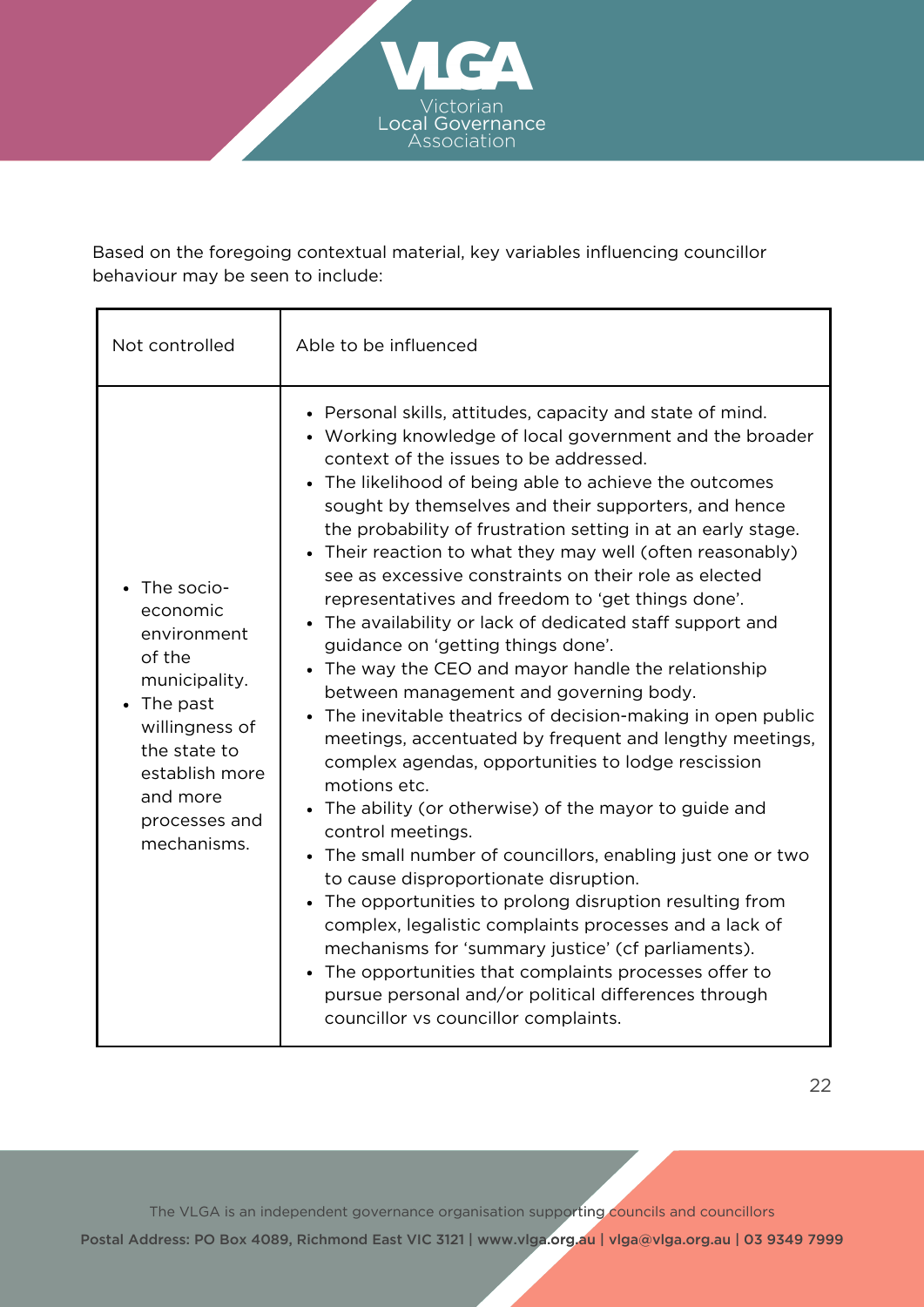

# **Supplementary Comments**

#### CEO Employment Arrangements

The relationship between elected members (whose political horizon in Victoria is 4 years); and the CEO and other officers (who are the long-term stewards of the organisation, across election cycles) contains inherent tensions.

Not the least is the requirement that the CEO and officers furnish the councillor group with 'frank and fearless advice' to inform the decisions of the council. Needless to say that from time to time this advice may well be contrary to the perceived political interests of one or more councillors. In the absence of all of the formal structures of a Westminster parliamentary system there is therefore a greater exposure at local government level of a dysfunctional response to such unwanted advice.

The VLGA's observation is that, as the head of the operational aspect of the organisation, it is not uncommon that the CEO unfairly bears the adverse consequences of such events. As the CEO also is judged in relation to other factors including management of requests and complaints, delivery of capital works, strategic planning projects and from time to time, even the effective functioning (or otherwise) of the councillor group.

The resultant politicisation of the role of the CEO was the subject of a report Managing the employment cycle of a council CEO by the Local Government Inspectorate in February 2019.

The turnover of CEOs (at the time of writing, there have been 26 CEOs turnover since October 2020) points in many cases to arrangements that are less than ideal for management of CEO employment.

In that light the following recommendations from the Inspectorate report are significant:

Issue: Inconsistency with recruitment, contracting, performance management and separation arrangements for CEOs leading to adverse outcomes for the community. Recommendation 4: Development of best practice guidelines by the local government sector, coordinated by Local Government Victoria, and supported by appropriate training.

The VLGA is an independent governance organisation supporting councils and councillors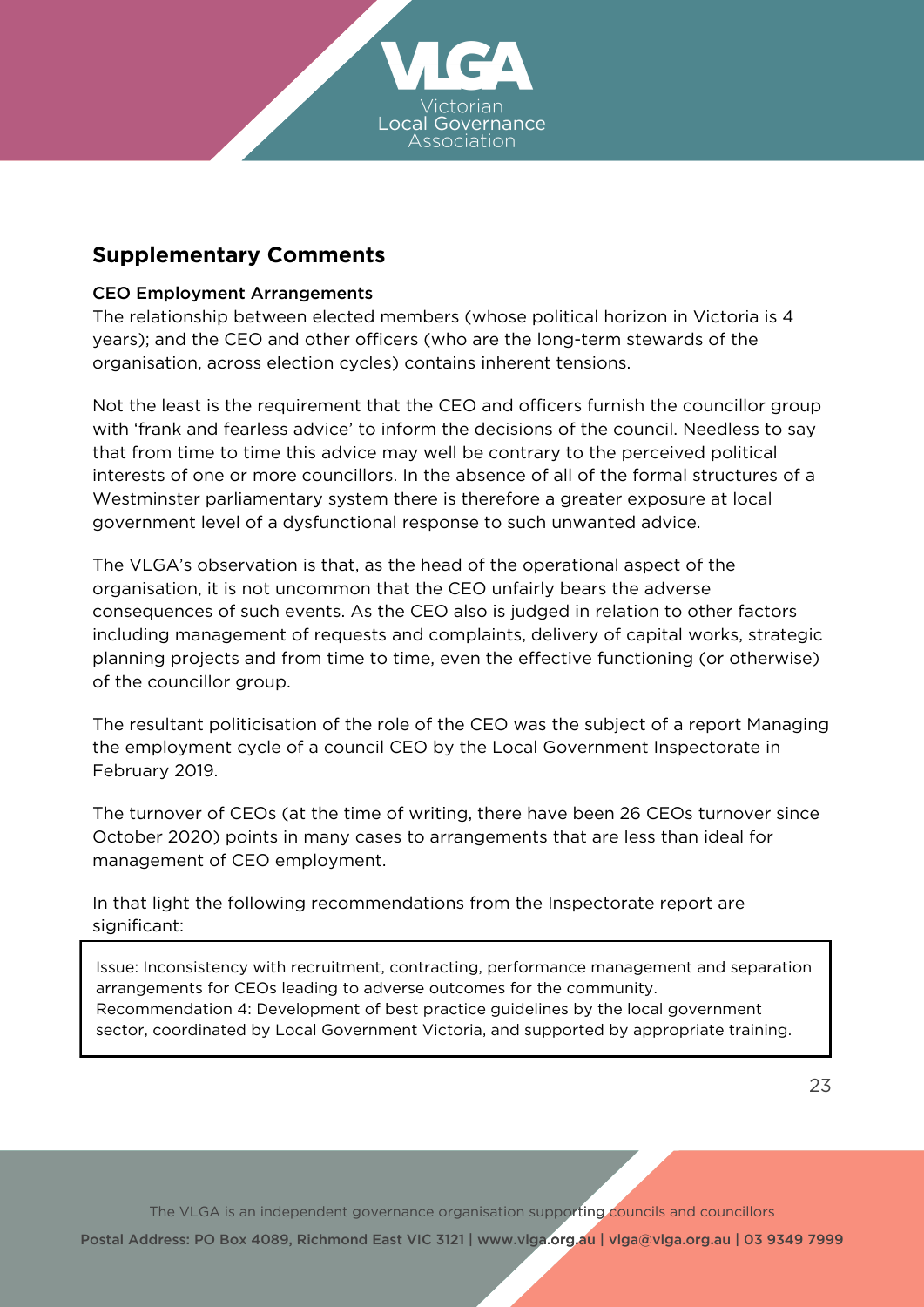

Issue: CEOs have the difficult position of being the employee of a councillor group but also responsible for their health and wellbeing as the person in charge of the council as an organisation.

Recommendation 6: Increase awareness of CEO workplace safety responsibilities in respect to councillors through consultation with Local Government Victoria, WorkSafe, VEOHRC, peak bodies and councils.

In relation to Recommendation 4, it has been heartening to see the implementation of employment provisions in the Local Government Act 2020 used as a vehicle for the sector to collaborate toward more consistency in policies and practices. However, we submit that there remain inconsistencies in the application of such practices across CEO Employment Committees established by councils.

This may be due to a range of factors including policy inconsistency; variety in skills and attributes of the external consultants; skills, attributes and motivations of councillor members; and the historic degree of politicisation of the CEO role within each local community.

Whatever the cause, we submit that an uplift in the culture of councils across the state cannot occur without a like shift in the function of CEO employment committees and business-like management of CEO contracts.

As a final comment in this section, we note that in Recommendation 6 above, the Inspectorate has pointed to a need to 'Increase awareness of CEO workplace safety responsibilities in respect to councillors.'

It is extraordinarily fraught for many CEOs to manage Workplace OHS issues where it is evident that a councillor, or councillors may be at the heart of the workplace hazard. The CEO is effectively then in the invidious position of being required to investigate their employer. Particularly where the political nature of elected councils requires deep thinking as to what constitutes intimidation or harassment, compared with 'robust discussion'.

The VLGA is an independent governance organisation supporting councils and councillors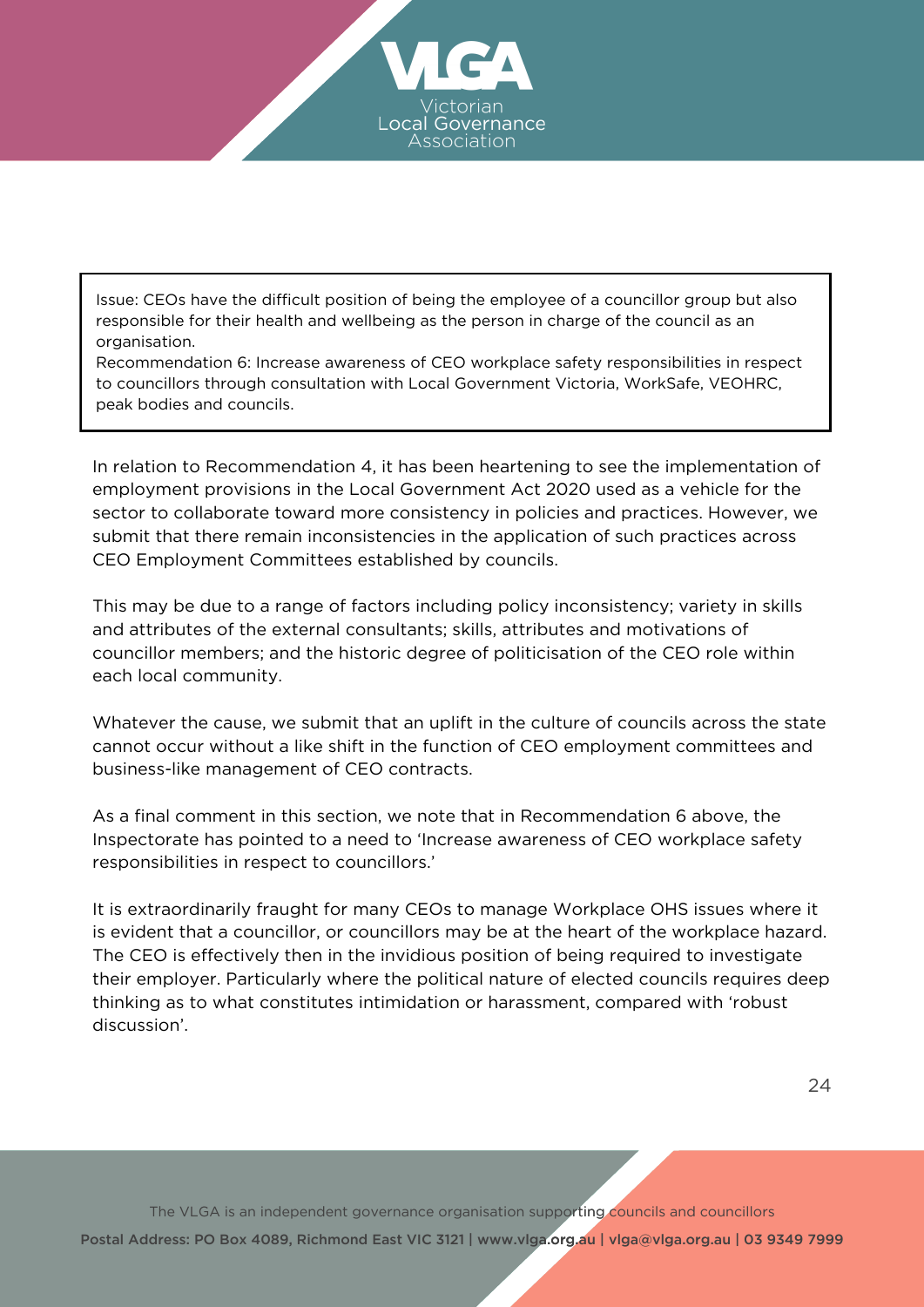

As referred to elsewhere in this submission, provision of a psychologically safe workplace is central to the culture of organisations, from nurturing innovation to prevention or mitigation of bullying, harassment or fraud. If CEOs (and indeed councillors) are not supported to take up OHS issues involving organisational leadership, then theses systemic cultural concerns relating to an unsafe environment can only be perpetuated.

#### Regional Statutory Bodies

The VLGA submits that it is possible to imagine a different way of managing relationships and accountabilities within our council organisations.

Historically local government in Victoria has hybridised a Westminster model and assumed a separation between the elected and the administration. The model also contains a hierarchy, in that the council adopts strategy and policy, which is then for the CEO and officers to implement. So the 'loop' for the council, which starts with purpose and strategy, closes with compliance and checking.

Maintaining trust between the CEO and council is essential to nurture a culture that allows sufficient uncertainty and bravery to collaborate on strategic thinking; whilst providing an environment where accountability is tested and supported.[1]

We submit that the council pendulum has swung in many cases too far from purpose, with an unhealthy proportional emphasis on compliance and review. The consequence is that the dynamics of a healthy organisation are lost.

That is not to say that councils should give up on accountability, to the contrary.

However, there is merit in considering a reorientation to;

- give councils more attention to purpose and strategy; a.
- provide greater independent rigour in management of these elements of the b. council role; and
- c. retain the inherent oversight function of the elected council.

[1] The Role of Trust, Goldspink, Dr C, and Kay, Dr R, Australian Institute of Company Directors Research Series (2016)

The VLGA is an independent governance organisation supporting councils and councillors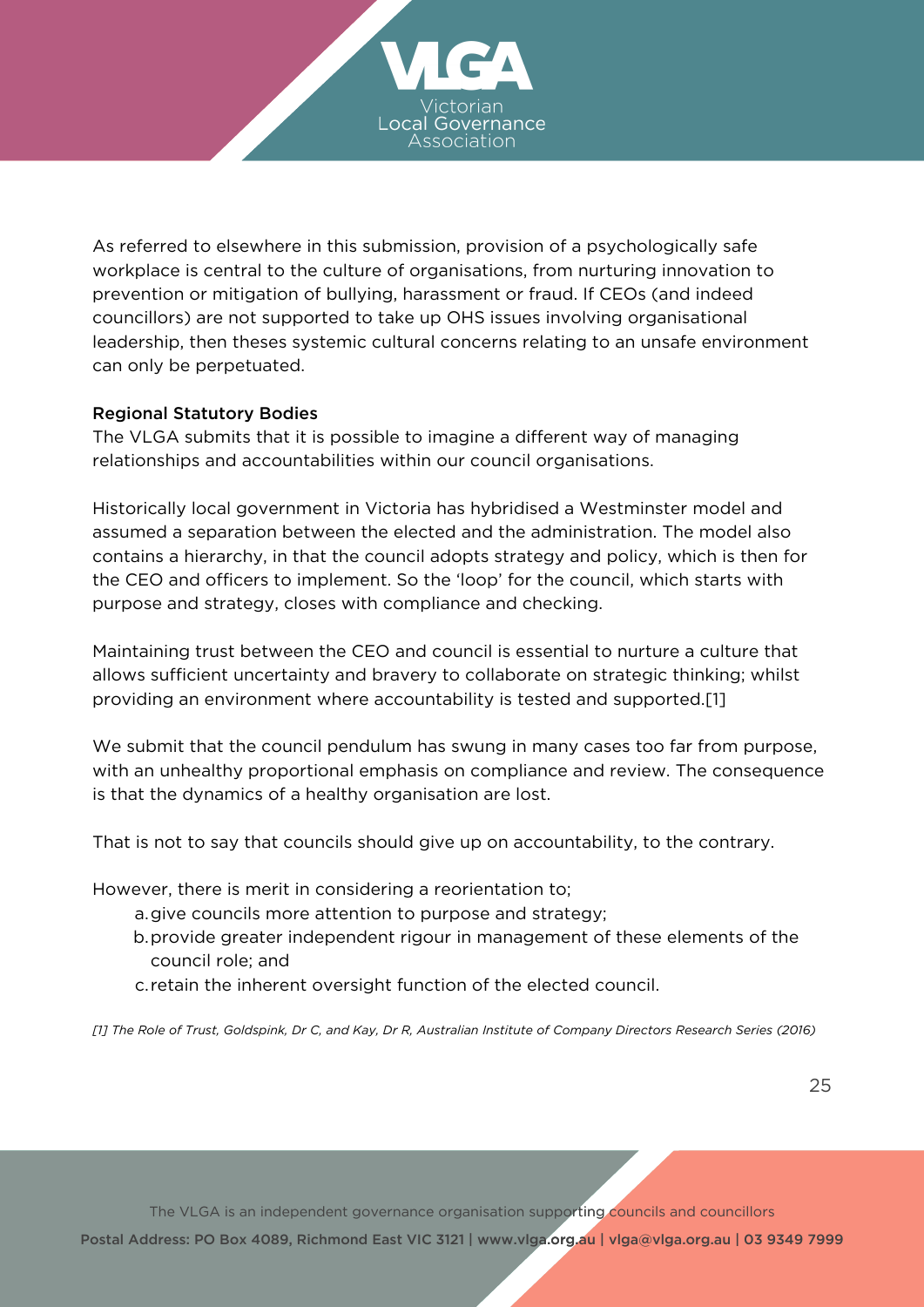

By way of context, at state government level it has been commonplace to establish corporations and appoint Boards to manage venues and events (e.g., major sporting facilities, Grand Prix) or to oversight processes (e.g., professional registrations). Such structures provide an opportunity to recruit skills and attributes required for the task at hand.

In the same vein, councils have a range of options by which to engage skilled external expertise to inform core business processes, building on the model currently used in relation to Risk and Audit and also CEO Employment Matters.

Delegated and advisory committees can be established by resolution of the council. The Local Government Act 2020 in section 64 also provides for joint delegated committees (which must contain a councillor from each member municipality). Indeed, if the vision is bold enough, mechanisms exist or could be created to create corporate entities across a region or the state to also fulfil specified functions.

Some possible avenues for such initiatives include:

- Management of council assets or services; 1.
- 2. Conduct of service reviews; or
- Review of Quarterly Budget or Service reports prior to report to council (removing 3. any possible conflict were this function to be performed by the Audit and Risk Committee).

The entities might be recommendatory or have delegated powers such as the overseeing the recruitment and ultimate appointment process of the CEOs to each of the councils in the region and being responsible for appointing the independent member of the CEO Employment Matters committee – i.e., the CEO performance review process.

#### Hybrid Council Model

Alternatively, and more ambitious perhaps, and one that would require systemic and legislative change, is to consider a hybrid council model where appointed skills-based council members (i.e., 'Board' members) sit alongside elected representatives to 'govern' the council.

The VLGA is an independent governance organisation supporting councils and councillors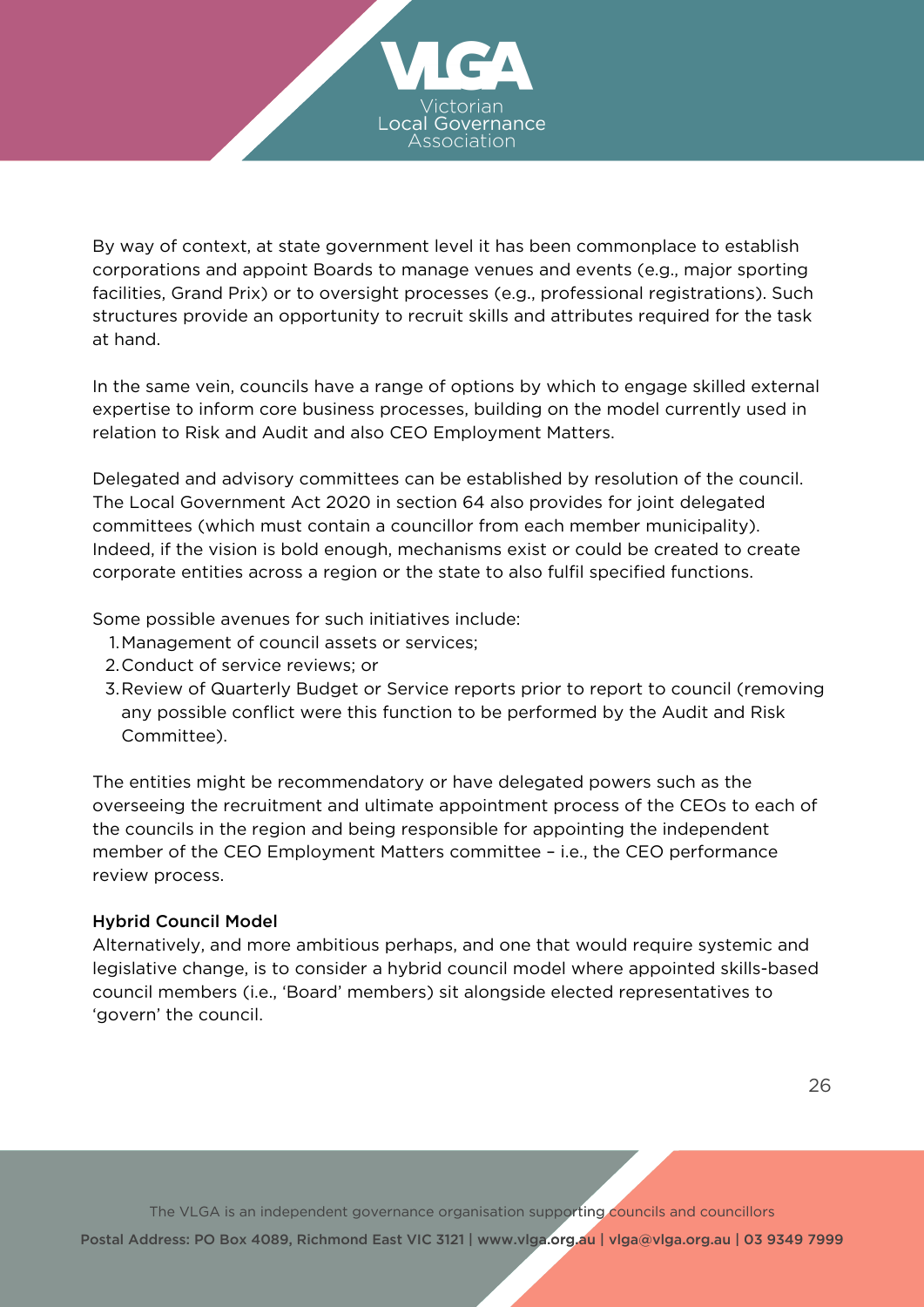

# **Conclusion**

Experience has shown that misconduct issues not dealt with effectively at a local level may, with approval of the Principal Councillor Conduct Registrar, be escalated to arbitration.

We refer elsewhere in the is paper to the importance of preparatory conflict resolution training as well as initiatives such as mediation to restore relationships prior to embarking on dysfunctional arbitrations.

One option that is particularly of interest to VLGA would be an entity with legal HR/IR, conflict resolution and other skills as required responsible for support and management of councillor conflict, including by:

a.providing arms length review of incidents;

- b. offering guidance to councillors who are unable to source advice from the council organisation and are unable to source their own legal or confidential governance advice; and
- c.oversight of internal conflict resolution processes.

Indeed, a state-wide Victorian Local Government Conduct Agency may well be able to perform these functions on behalf of the local government sector.

In summary, whilst this Project is focusing on councillor behaviour and what happens in individual councils, it should also be concerned with the broader systemic context. Councils operate and councillors behave within a framework of imposed rules and policies that in many cases they cannot vary, and the tendency over recent decades has been for the rules to become more and more a 'straitjacket'. Incomprehension and frustration are a key factor (see below).

Therefore, enabling councils and the sector as a whole to self-manage these issues to a greater extent is so important. But if followed through, that line of thinking also represents a significant challenge to the primacy of state-imposed rules and processes.

The VLGA is an independent governance organisation supporting councils and councillors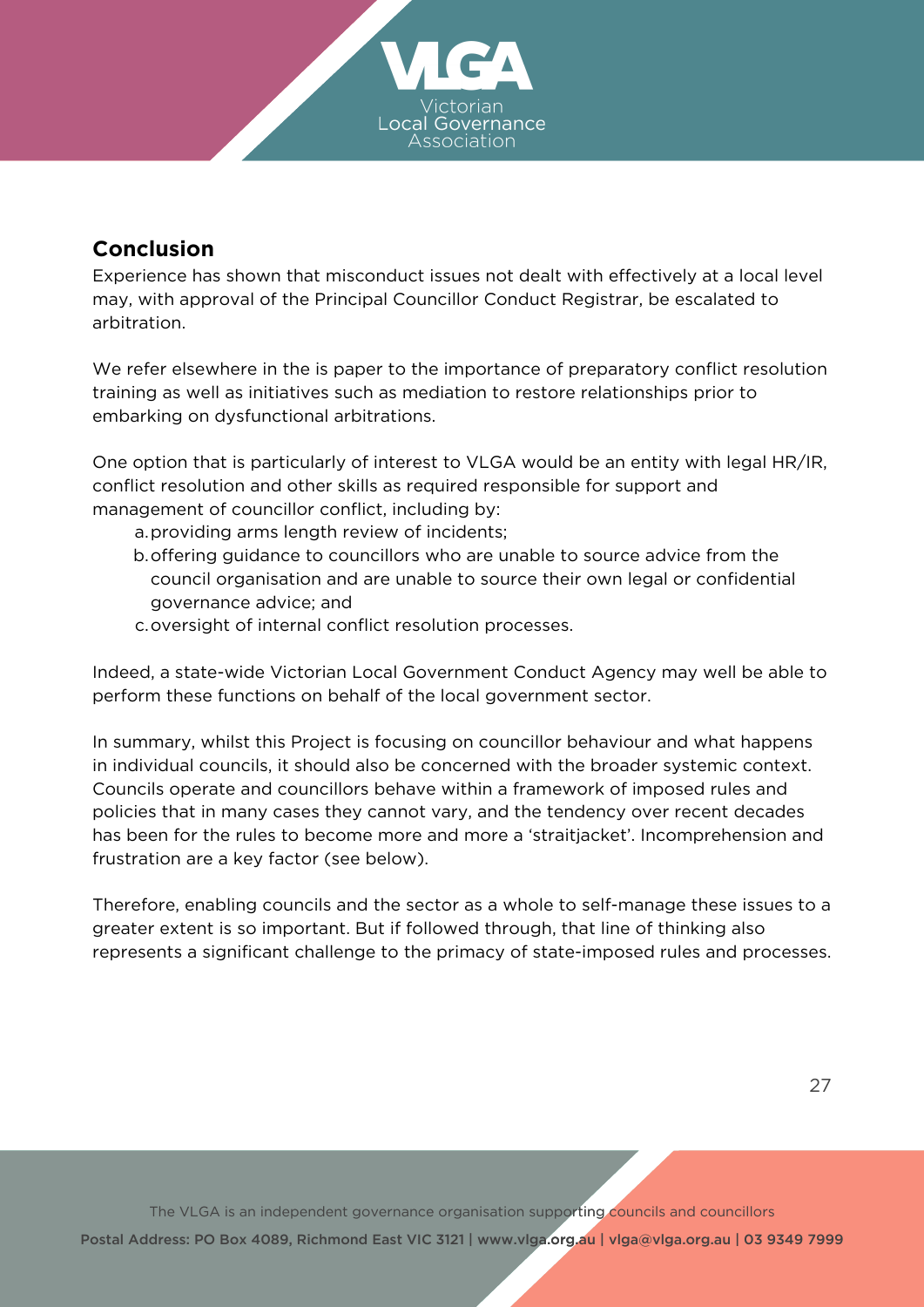

The 'problem' statement therefore needs to be matched by a project goal or vision that provides an indication of how much 'room to manoeuvre' is being contemplated – a realistic assessment of the need and appetite for change. If local government is being asked to accept greater 'ownership' of a 'problem' without an assurance that it will truly be enabled to do so, or a clear project goal has been articulated by the state government that provides clarity as to the parameters (reach and limitations) of this project, then the opportunities of this Review may not be fully realised.

# **Acknowledgements**

The VLGA has consulted extensively to inform our submission to this Review. We would like to acknowledge the following organisations and individuals who participated in our consultations and conversations in regard to this Review or more generally regarding local government:

- Victorian local governments councils
- Victorian local government CEOs, governance officers and councillors
- Dr Marcus Spiller SGS Economics & Planning
- Professor Ken Smith AO ANZSOG
- $\cdot$  IBAC
- Adjunct Professor Graham Sansom UTS
- Adjunct Professor Kenneth Coghill Swinburne University
- Sarah Rey & Melissa Scadden Justitia Lawyers
- Tony Raunic & Andrew Gunter Hunt & Hunt Lawyers
- Yehudi Blacher Deputy Chancellor Monash University
- Professor Leah Ruppanner University of Melbourne
- Associate Professor Dr Andrea Carson La Trobe University

The VLGA is an independent governance organisation supporting councils and councillors